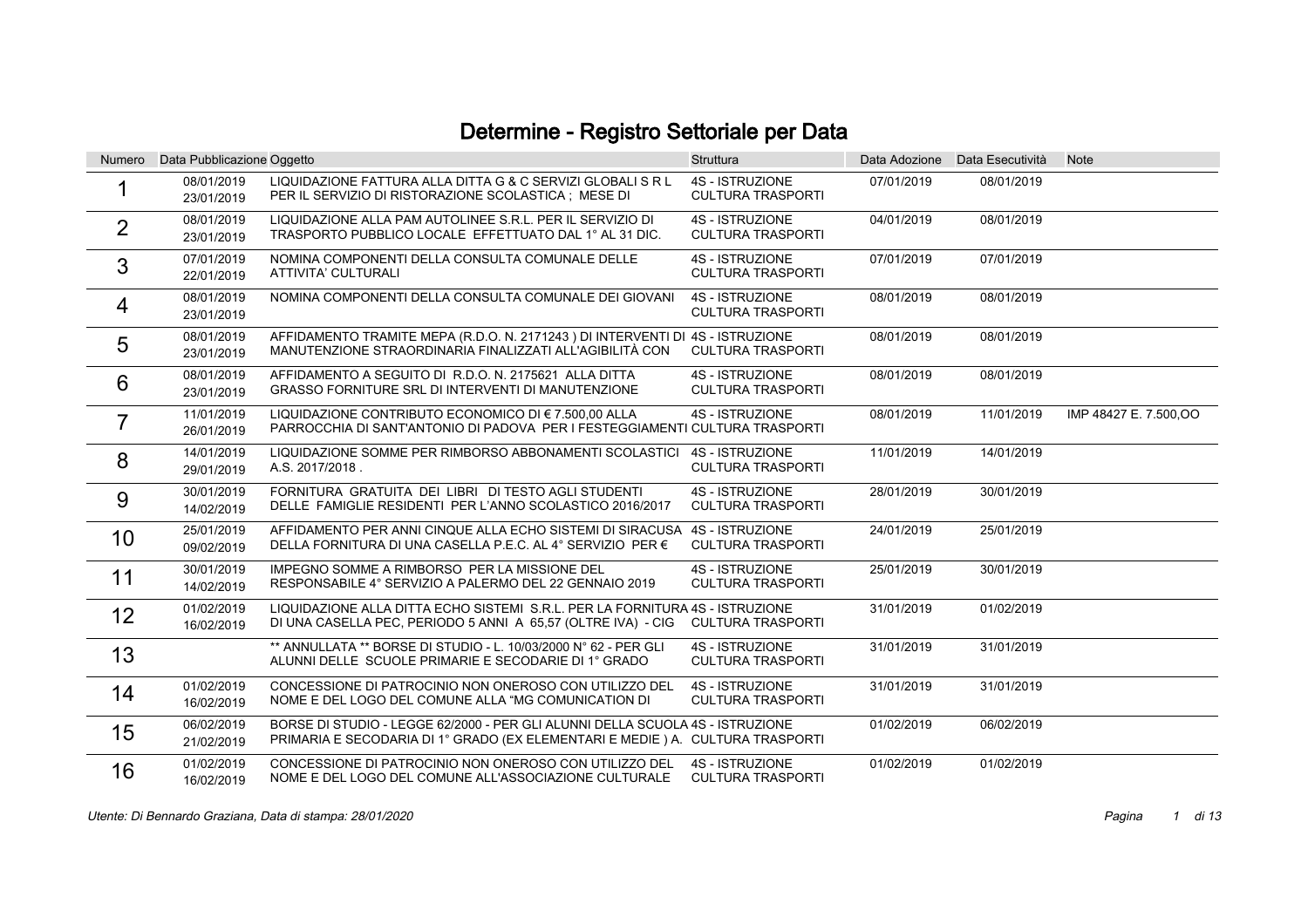| <b>Numero</b> | Data Pubblicazione Oggetto |                                                                                                                                                               | <b>Struttura</b>                                   |            | Data Adozione Data Esecutività | <b>Note</b>           |
|---------------|----------------------------|---------------------------------------------------------------------------------------------------------------------------------------------------------------|----------------------------------------------------|------------|--------------------------------|-----------------------|
| 17            | 08/02/2019<br>23/02/2019   | IMPEGNO SOMME PER IL SERVIZIO DI TRASPORTO PUBBLICO<br>LOCALE GENNAIO 2019 € 5.099,75                                                                         | <b>4S - ISTRUZIONE</b><br><b>CULTURA TRASPORTI</b> | 05/02/2019 | 08/02/2019                     |                       |
| 18            | 08/02/2019<br>23/02/2019   | LIQUIDAZIONE CONTRIBUTO STRAORDINARIO DI € 3.000.00<br>ALL'ASSOCIAZIONE "GRAVINA ARTE" PER IL FESTIVAL                                                        | <b>4S - ISTRUZIONE</b><br><b>CULTURA TRASPORTI</b> | 05/02/2019 | 07/02/2019                     |                       |
| 19            | 08/02/2019<br>23/02/2019   | LIQUIDAZIONE CONTRIBUTO ORDINARIO DI € 7.000,00 CONCESSO<br>ALL'ASSOCIAZIONE "GRAVINA ARTE" PER LE SPESE DA QUESTA                                            | <b>4S - ISTRUZIONE</b><br><b>CULTURA TRASPORTI</b> | 05/02/2019 | 08/02/2019                     |                       |
| 20            | 18/02/2019<br>05/03/2019   | LIQUIDAZIONE FATTURA ALLA DITTA G & C SERVIZI GLOBALI S R L<br>PER IL SERVIZIO DI RISTORAZIONE SCOLASTICA ; MESE DI                                           | <b>4S - ISTRUZIONE</b><br><b>CULTURA TRASPORTI</b> | 15/02/2019 | 18/02/2019                     |                       |
| 21            | 22/02/2019<br>09/03/2019   | LIQUIDAZIONE FATTURA FERRAMENTA E COLORI DI CARUSO<br>FRANCESCO DI GRAVINA DI CATANIA                                                                         | <b>4S - ISTRUZIONE</b><br><b>CULTURA TRASPORTI</b> | 20/02/2019 | 21/02/2019                     |                       |
| 22            | 22/02/2019<br>09/03/2019   | LIQUIDAZIONE FATTURA DITTA ITALGRAFICA DI ACI S.ANTONIO (CT)<br>PER LA FORNITURA DI Nº 5.000 ETICHETTE ADESIVE PER LA                                         | 4S - ISTRUZIONE<br><b>CULTURA TRASPORTI</b>        | 21/02/2019 | 21/02/2019                     |                       |
| 23            | 27/02/2019<br>14/03/2019   | LIQUIDAZIONE FATTURA ALLA DITTA INTERNET BOOKSHOP ITALIA S. 4S - ISTRUZIONE<br>R.L. DI ASSAGO (MI) PER LA FORNITURA DI PUBBLICAZIONI PER UN CULTURA TRASPORTI |                                                    | 22/02/2019 | 27/02/2019                     |                       |
| 24            | 27/02/2019<br>14/03/2019   | LIQUIDAZIONE ALLA PAM AUTOLINEE S.R.L. PER IL SERVIZIO DI<br>TRASPORTO PUBBLICO LOCALE EFFETTUATO DAL 1° AL 31                                                | <b>4S - ISTRUZIONE</b><br><b>CULTURA TRASPORTI</b> | 25/02/2019 | 27/02/2019                     |                       |
| 25            | 07/03/2019<br>22/03/2019   | IMPEGNO SOMME PER LA LIQUIDAZIONE ALLE LIBRERIE DELLE<br>FATTURE ATTINENTI AI BUONI LIBRO EMESSI DALL'ENTE PER LE                                             | <b>4S - ISTRUZIONE</b><br><b>CULTURA TRASPORTI</b> | 06/03/2019 | 07/03/2019                     |                       |
| 26            | 07/03/2019<br>22/03/2019   | LIQUIDAZIONE ALL'EDICOLA DITTA CALABRUSO MARIA ANGELA DI<br>GRAVINA DI CATANIA PER LA FORNITURA DI MATERIALE                                                  | <b>4S - ISTRUZIONE</b><br><b>CULTURA TRASPORTI</b> | 06/03/2019 | 07/03/2019                     | IMP N. 48134 E 120,15 |
| 27            | 07/03/2019<br>22/03/2019   | IMPEGNO SOMME OCCORRENTI PER LE COMPENSAZIONI DOVUTE<br>ALLA DITTA CONCESSIONARIA DEL SERVIZIO DI TRASPORTO                                                   | <b>4S - ISTRUZIONE</b><br><b>CULTURA TRASPORTI</b> | 06/03/2019 | 07/03/2019                     |                       |
| 28            | 07/03/2019<br>22/03/2019   | IMPEGNO SOMME OCCORRENTI AL PAGAMENTO DEL SERVIZIO DI<br>MENSA SCOLASTICA, AFFIDATO ALLA G&C SERVIZI GLOBALI DI                                               | <b>4S - ISTRUZIONE</b><br><b>CULTURA TRASPORTI</b> | 07/03/2019 | 07/03/2019                     |                       |
| 29            | 11/03/2019<br>26/03/2019   | AFFIDAMENTO DELLA FORNITURA DI PERIODICI PER LA BIBLIOTECA 4S - ISTRUZIONE<br>COMUNALE ALLA CARTOLIBRERIA/EDICOLA CALABRUSO                                   | <b>CULTURA TRASPORTI</b>                           | 08/03/2019 | 11/03/2019                     |                       |
| 30            | 11/03/2019<br>26/03/2019   | LIQUIDAZIONE ALLA PAM AUTOLINEE S.R.L. PER IL SERVIZIO DI<br>TRASPORTO PUBBLICO LOCALE EFFETTUATO DAL 1° AL 28                                                | <b>4S - ISTRUZIONE</b><br><b>CULTURA TRASPORTI</b> | 08/03/2019 | 11/03/2019                     |                       |
| 31            | 12/03/2019<br>27/03/2019   | LIQUIDAZIONE FATTURA ALLA DITTA G & C SERVIZI GLOBALI S R L<br>PER IL SERVIZIO DI RISTORAZIONE SCOLASTICA ; MESE DI                                           | <b>4S - ISTRUZIONE</b><br><b>CULTURA TRASPORTI</b> | 12/03/2019 | 12/03/2019                     |                       |
| 32            | 14/03/2019<br>29/03/2019   | LIQUIDAZIONE FATTURE ALLE LIBRERIE PER LA FORNITURA DI LIBRI 4S - ISTRUZIONE<br>AGLI ALUNNI AVENTI DIRITTO CUI SONO STATI EROGATI BUONI                       | <b>CULTURA TRASPORTI</b>                           | 12/03/2019 | 14/03/2019                     |                       |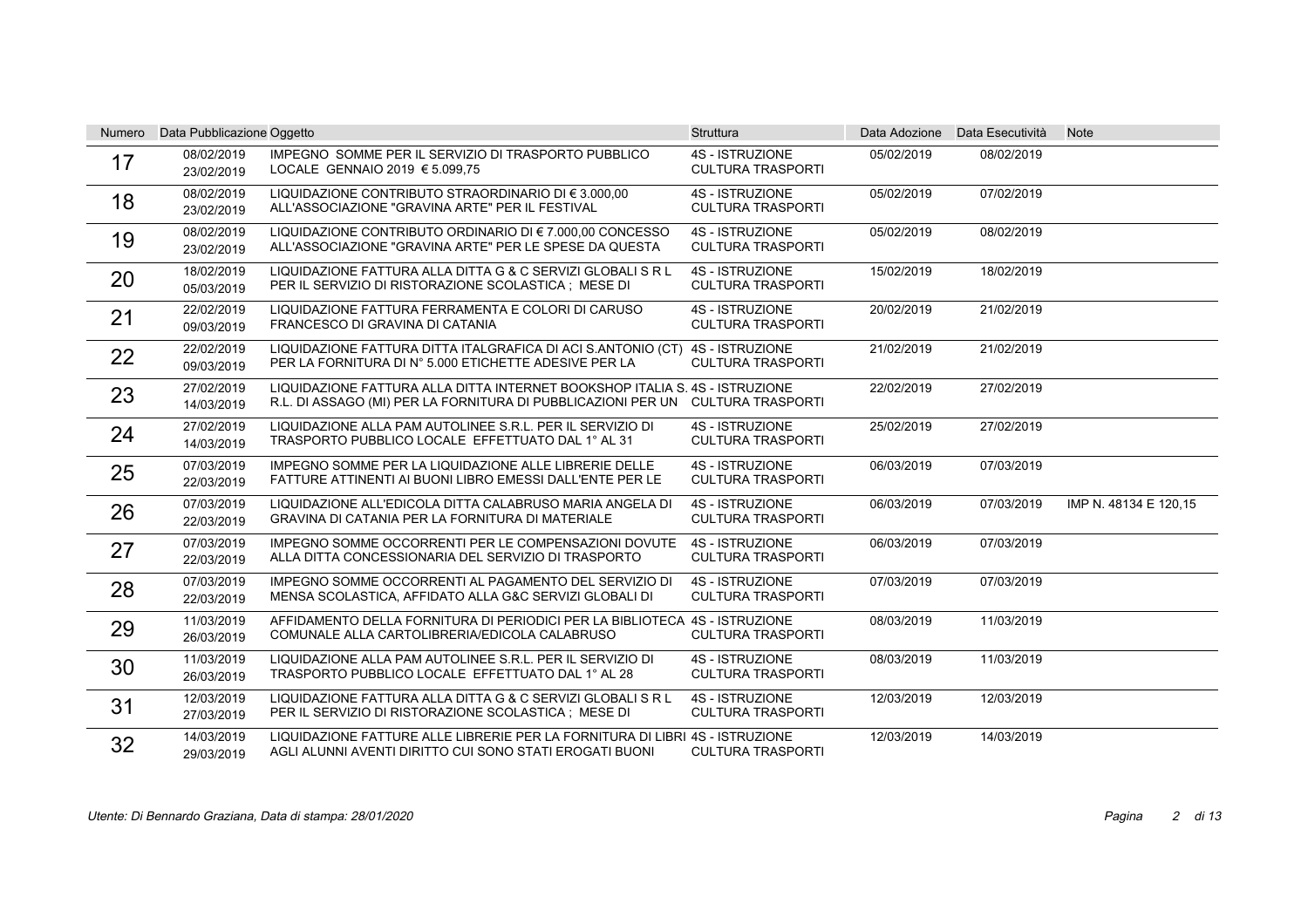| <b>Numero</b> | Data Pubblicazione Oggetto |                                                                                                                                                               | <b>Struttura</b>                                   |            | Data Adozione Data Esecutività | <b>Note</b>            |
|---------------|----------------------------|---------------------------------------------------------------------------------------------------------------------------------------------------------------|----------------------------------------------------|------------|--------------------------------|------------------------|
| 33            | 25/03/2019<br>09/04/2019   | AFFIDAMENTO PER ANNI TRE ALLA ECHOSERVIZI SRL DI SIRACUSA<br>DEL SERVIZIO DI CERTIFICAZIONE DELLA FIRMA DIGITALE PER I                                        | <b>4S - ISTRUZIONE</b><br><b>CULTURA TRASPORTI</b> | 20/03/2019 | 21/03/2019                     | <b>CAPITOLO ERRATO</b> |
| 34            | 14/03/2019<br>29/03/2019   | LIQUIDAZIONE FATTURA ALLA DITTA INTERNET BOOKSHOP ITALIA S. 4S - ISTRUZIONE<br>R.L. DI ASSAGO (MI) PER LA FORNITURA DI PUBBLICAZIONI PER UN CULTURA TRASPORTI |                                                    | 13/03/2019 | 14/03/2019                     |                        |
| 35            | 15/03/2019<br>30/03/2019   | LIQUIDAZIONE FATTURA ALLA DITTA G & C SERVIZI GLOBALI S R L<br>PER IL SERVIZIO DI RISTORAZIONE SCOLASTICA ; MESE DI                                           | <b>4S - ISTRUZIONE</b><br><b>CULTURA TRASPORTI</b> | 13/03/2019 | 15/03/2019                     |                        |
| 36            | 15/03/2019<br>30/03/2019   | LIQUIDAZIONE FATTURE ALLE LIBRERIE PER LA FORNITURA DI LIBRI4S - ISTRUZIONE<br>AGLI ALUNNI AVENTI DIRITTO CUI SONO STATI EROGATI BUONI                        | <b>CULTURA TRASPORTI</b>                           | 13/03/2019 | 15/03/2019                     |                        |
| 37            | 21/03/2019<br>05/04/2019   | LIQUIDAZIONE FATTURE ALLE LIBRERIE PER LA FORNITURA DI LIBRI 4S - ISTRUZIONE<br>AGLI ALUNNI AVENTI DIRITTO CUI SONO STATI EROGATI BUONI                       | <b>CULTURA TRASPORTI</b>                           | 18/03/2019 | 21/03/2019                     |                        |
| 38            | 25/03/2019<br>09/04/2019   | ASSEGNAZIONE SOMME ALLE SCUOLE STATALI DI GRAVINA DI CT<br>PER L'ACQUISTO DEL MATERIALE NECESSARIO AL LORO                                                    | <b>4S - ISTRUZIONE</b><br><b>CULTURA TRASPORTI</b> | 18/03/2019 | 21/03/2019                     |                        |
| 39            | 18/03/2019<br>02/04/2019   | INDENNITÀ ACCESSORIE PERSONALE 4° SERVIZIO ANNO 2018.                                                                                                         | <b>4S - ISTRUZIONE</b><br><b>CULTURA TRASPORTI</b> | 18/03/2019 | 18/03/2019                     |                        |
| 40            | 25/03/2019<br>09/04/2019   | ACQUISTO DI LIBRI E PUBBLICAZIONI PER LA BIBLIOTECA<br>COMUNALE PER UN IMPORTO DI € 1.500,00 DETERMINA                                                        | <b>4S - ISTRUZIONE</b><br><b>CULTURA TRASPORTI</b> | 19/03/2019 | 21/03/2019                     |                        |
| 41            | 25/03/2019<br>09/04/2019   | CONCESSIONE CONTRIBUTO STRAORDINARIO DI € 1.000.00 ALLA<br>ASSOCIAZIONE DILETTANTISTICA "AMATORI SCACCHI CATANIA" PER CULTURA TRASPORTI                       | <b>4S - ISTRUZIONE</b>                             | 19/03/2019 | 21/03/2019                     |                        |
| 42            | 21/03/2019<br>05/04/2019   | LIQUIDAZIONE FATTURA ALLA DITTA INTERNET BOOKSHOP ITALIA S. 4S - ISTRUZIONE<br>R.L. DI ASSAGO (MI) PER LA FORNITURA DI PUBBLICAZIONI PER UN CULTURA TRASPORTI |                                                    | 19/03/2019 | 21/03/2019                     |                        |
| 43            | 27/03/2019<br>11/04/2019   | LIQUIDAZIONE SPESE SOSTENUTE DAL RESP. 4° SERVIZIO IN<br>MISSIONE A PALERMO IL 22 GENNAIO 2019                                                                | <b>4S - ISTRUZIONE</b><br><b>CULTURA TRASPORTI</b> | 21/03/2019 | 27/03/2019                     |                        |
| 44            | 25/03/2019<br>09/04/2019   | CONTRIBUTO ALLE FAMIGLIE DI BAMBINI E BAMBINE DELLE CLASSI<br>PRIMAVERA E DELL'INFANZIA PER IL PARZIALE RECUPERO DELLE                                        | <b>4S - ISTRUZIONE</b><br><b>CULTURA TRASPORTI</b> | 21/03/2019 | 22/03/2019                     |                        |
| 45            | 26/03/2019<br>10/04/2019   | LIQUIDAZIONE FATTURE ALLA DITTA TEC SRL PER IL NOLEGGIO DI<br>UNA FOTOCOPIATRICE MULTIFUNZIONE. PERIODO 21/12/2018 -                                          | <b>4S - ISTRUZIONE</b><br><b>CULTURA TRASPORTI</b> | 21/03/2019 | 25/03/2019                     |                        |
| 47            | 28/03/2019<br>12/04/2019   | LIQUIDAZIONE CONTRIBUTO STRAORDINARIO DI € 1.000.00<br>CONCESSO ALLA ASSOCIAZIONE DILETTANTISTICA "AMATORI                                                    | <b>4S - ISTRUZIONE</b><br><b>CULTURA TRASPORTI</b> | 26/03/2019 | 27/03/2019                     | IMP 48972 EURO 994.91  |
| 48            | 26/03/2019<br>10/04/2019   | PIANO PREVENTIVO DI DETTAGLIO DEL 4° SERVIZIO IN MATERIA DI<br>PREVENZIONE DELLA CORRUZIONE - ANNO 2019                                                       | <b>4S - ISTRUZIONE</b><br><b>CULTURA TRASPORTI</b> | 26/03/2019 | 26/03/2019                     |                        |
| 49            | 01/04/2019<br>16/04/2019   | ATTRIBUZIONE E LIQUIDAZIONE ALLE SCUOLE DELLE SOMME<br>NECESSARIO ALL'ACQUISTO DI MATERIALI PER IL LORO                                                       | <b>4S - ISTRUZIONE</b><br><b>CULTURA TRASPORTI</b> | 26/03/2019 | 29/03/2019                     |                        |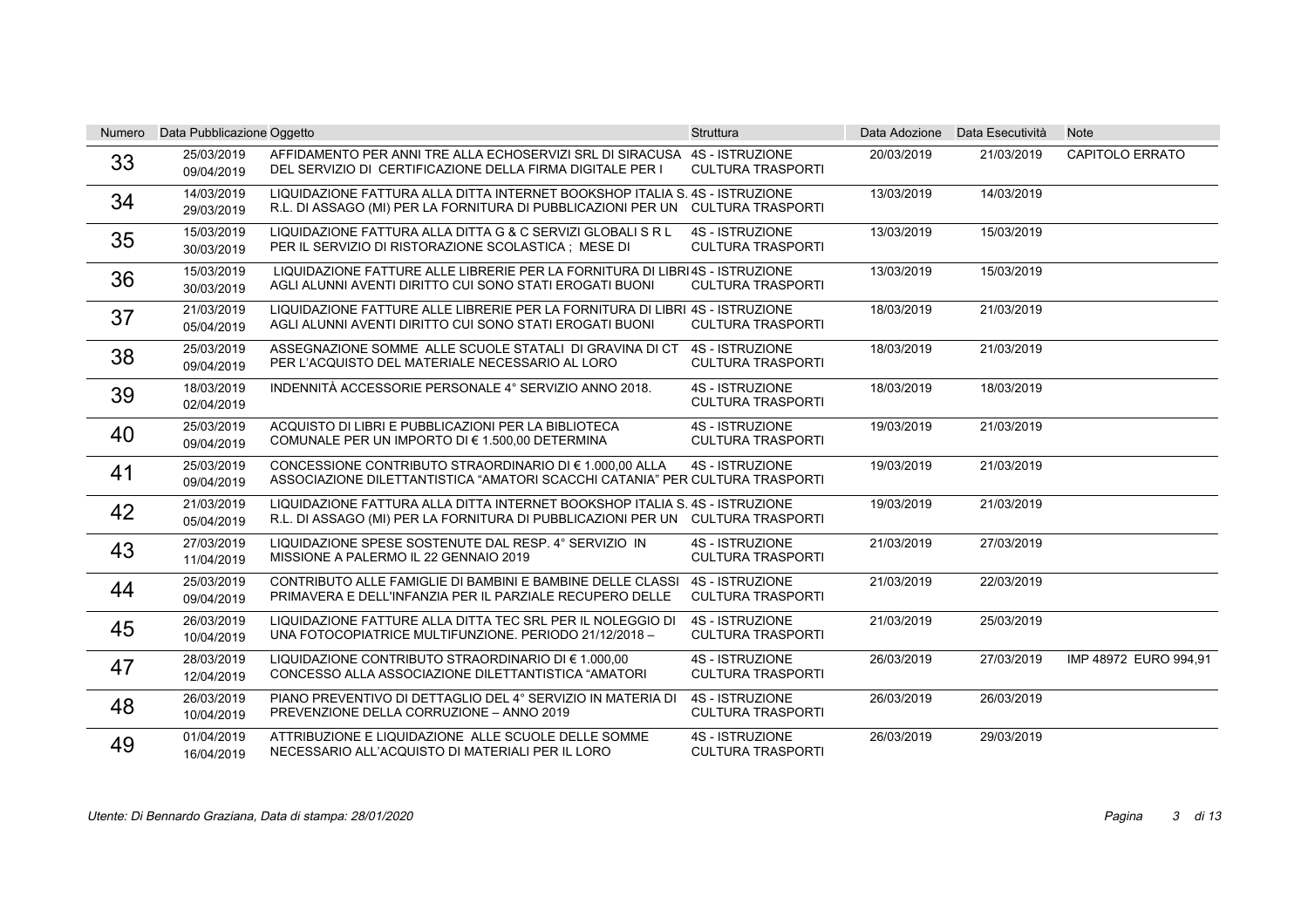| <b>Numero</b> | Data Pubblicazione Oggetto |                                                                                                                                                                | <b>Struttura</b>                                   |            | Data Adozione Data Esecutività | <b>Note</b> |
|---------------|----------------------------|----------------------------------------------------------------------------------------------------------------------------------------------------------------|----------------------------------------------------|------------|--------------------------------|-------------|
| 50            | 03/04/2019<br>18/04/2019   | LIQUIDAZIONE FATTURE ALLE LIBRERIE PER LA FORNITURA DI LIBRI4S - ISTRUZIONE<br>AGLI ALUNNI AVENTI DIRITTO CUI SONO STATI EROGATI BUONI                         | <b>CULTURA TRASPORTI</b>                           | 03/04/2019 | 03/04/2019                     |             |
| 51            | 04/04/2019<br>19/04/2019   | LIQUIDAZIONE ALLA PAM AUTOLINEE S.R.L. PER IL SERVIZIO DI<br>TRASPORTO PUBBLICO LOCALE EFFETTUATO DAL 1° AL 31 MARZO CULTURA TRASPORTI                         | <b>4S - ISTRUZIONE</b>                             | 03/04/2019 | 04/04/2019                     |             |
| 52            | 08/04/2019<br>23/04/2019   | AFFIDAMENTO TRAMITE MEPA (TRATTATIVA DIRETTA N. 871093) DI<br>INTERVENTI FINALIZZATI ALLA MESSA IN SICUREZZA ED ALLA                                           | <b>4S - ISTRUZIONE</b><br><b>CULTURA TRASPORTI</b> | 05/04/2019 | 08/04/2019                     |             |
| 53            | 11/04/2019<br>26/04/2019   | LIQUIDAZIONE FATTURA ALLA DITTA G & C SERVIZI GLOBALI S R L<br>PER IL SERVIZIO DI RISTORAZIONE SCOLASTICA : MESE DI MARZO CULTURA TRASPORTI                    | <b>4S - ISTRUZIONE</b>                             | 09/04/2019 | 11/04/2019                     |             |
| 54            | 11/04/2019<br>26/04/2019   | ACQUISTO ARREDI SCOLASTICI PER UN IMPORTO DI € 5.000.00 (IVA 4S - ISTRUZIONE<br>INCLUSA) - DETERMINA A CONTRATTARE - CPV: 39160000-1; CIG                      | <b>CULTURA TRASPORTI</b>                           | 09/04/2019 | 11/04/2019                     |             |
| 55            | 11/04/2019<br>26/04/2019   | LIQUIDAZIONE CONTRIBUTO ORDINARIO DI € 3.000,00 CONCESSO<br>ALLA FRATERNITA DI MISERICORDIA DI GRAVINA DI CATANIA O.N.L. CULTURA TRASPORTI                     | <b>4S - ISTRUZIONE</b>                             | 09/04/2019 | 11/04/2019                     |             |
| 56            | 15/04/2019<br>30/04/2019   | LIQUIDAZIONE FATTURE ALLE LIBRERIE PER LA FORNITURA DI LIBRI 4S - ISTRUZIONE<br>AGLI ALUNNI AVENTI DIRITTO CUI SONO STATI EROGATI BUONI                        | <b>CULTURA TRASPORTI</b>                           | 12/04/2019 | 15/04/2019                     |             |
| 57            | 17/04/2019<br>02/05/2019   | AFFIDAMENTO TRAMITE MEPA (R.D.O. N. 2251658) DELLA<br>FORNITURA DI VOLUMI VARI PER LA BIBLIOTECA COMUNALE ALLA                                                 | <b>4S - ISTRUZIONE</b><br><b>CULTURA TRASPORTI</b> | 15/04/2019 | 17/04/2019                     |             |
| 58            | 18/04/2019<br>03/05/2019   | CONCESSIONE DI UN CONTRIBUTO DI € 450.00 ALL'I.C. "G.RODARI-G. 4S - ISTRUZIONE<br>NOSENGO" PER LA PARTECIPAZIONE AI GIOCHI MATEMATICI                          | <b>CULTURA TRASPORTI</b>                           | 16/04/2019 | 17/04/2019                     |             |
| 59            | 23/04/2019<br>08/05/2019   | LIQUIDAZIONE FATTURE ALLE LIBRERIE [A) CACCAMO GIOVANNA; B) 4S - ISTRUZIONE<br>D'AMICO ROSARIA S.A.S.; C) CAVALLOTTO LIBRERIE S.R.L.] PER LA CULTURA TRASPORTI |                                                    | 23/04/2019 | 23/04/2019                     |             |
| 60            | 26/04/2019<br>11/05/2019   | LIQUIDAZIONE FATTURA ALLA LIBRERIA LA PAGLIA DI MORGANO<br>STEFANO PER LA FORNITURA DI LIBRI AGLI ALUNNI AVENTI DIRITTO CULTURA TRASPORTI                      | <b>4S - ISTRUZIONE</b>                             | 24/04/2019 | 26/04/2019                     |             |
| 61            | 06/05/2019<br>21/05/2019   | AGGIUDICAZIONE RDO 2279340 E AFFIDAMENTO FORNITURA<br>ARREDI SCOLASTICI PER UN IMPORTO DI € 5.000,00 (IVA INCLUSA)                                             | <b>4S - ISTRUZIONE</b><br><b>CULTURA TRASPORTI</b> | 02/05/2019 | 03/05/2019                     |             |
| 62            | 06/05/2019<br>21/05/2019   | LIQUIDAZIONE ALLA PAM AUTOLINEE S.R.L. PER IL SERVIZIO DI<br>TRASPORTO PUBBLICO LOCALE EFFETTUATO DAL 1º AL 30 APRILE CULTURA TRASPORTI                        | <b>4S - ISTRUZIONE</b>                             | 03/05/2019 | 06/05/2019                     |             |
| 63            | 07/05/2019<br>22/05/2019   | LIQUIDAZIONE ALL'EDICOLA DITTA CALABRUSO MARIA ANGELA DI<br>GRAVINA DI CATANIA PER LA FORNITURA DI MATERIALE                                                   | <b>4S - ISTRUZIONE</b><br><b>CULTURA TRASPORTI</b> | 06/05/2019 | 07/05/2019                     |             |
| 64            | 07/05/2019<br>22/05/2019   | LIQUIDAZIONE ALLA DITTA ECHO SISTEMI S.R.L. PER IL SERVIZIO<br>TRIENNALE DI CERTIFICAZIONE DELLA FIRMA DIGITALE PER I                                          | <b>4S - ISTRUZIONE</b><br><b>CULTURA TRASPORTI</b> | 06/05/2019 | 07/05/2019                     |             |
| 65            | 07/05/2019<br>22/05/2019   | LIQUIDAZIONE FATTURA ALLA DITTA TERMINAL VIDEO ITALIA S.R.L.<br>DI GRANAROLO DELL'EMILIA (BO) - 40057 PER LA FORNITURA DI                                      | <b>4S - ISTRUZIONE</b><br><b>CULTURA TRASPORTI</b> | 07/05/2019 | 07/05/2019                     |             |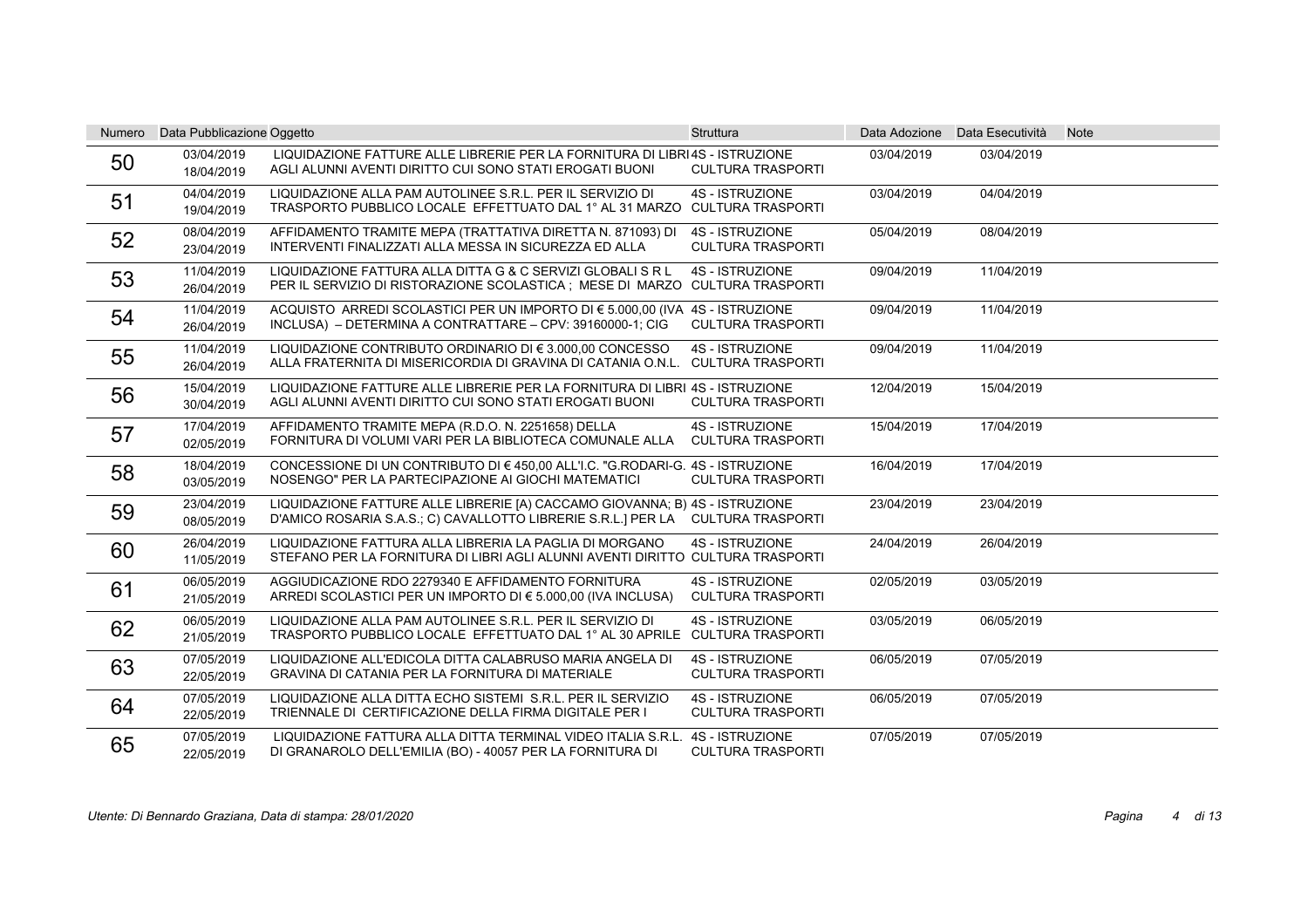| Numero | Data Pubblicazione Oggetto |                                                                                                                                                              | <b>Struttura</b>                                   |            | Data Adozione Data Esecutività | <b>Note</b> |
|--------|----------------------------|--------------------------------------------------------------------------------------------------------------------------------------------------------------|----------------------------------------------------|------------|--------------------------------|-------------|
| 66     | 07/05/2019<br>22/05/2019   | LIQUIDAZIONE FATTURA ALLA LIBRERIA TOMASELLO MARIA GRAZIA 4S - ISTRUZIONE<br>PER LA FORNITURA DI LIBRI AGLI ALUNNI AVENTI DIRITTO CUI SONO CULTURA TRASPORTI |                                                    | 07/05/2019 | 07/05/2019                     |             |
| 67     | 08/05/2019<br>23/05/2019   | LIQUIDAZIONE FATTURA ALLA DITTA COOP ALLEANZA 3.0 PER LA<br>FORNITURA DI LIBRI AGLI ALUNNI AVENTI DIRITTO CUI SONO STATI CULTURA TRASPORTI                   | <b>4S - ISTRUZIONE</b>                             | 07/05/2019 | 08/05/2019                     |             |
| 68     | 15/05/2019<br>30/05/2019   | LIQUIDAZIONE FATTURA ALLA DITTA TERMINAL VIDEO ITALIA S.R.L.<br>DI GRANAROLO DELL'EMILIA (BO) - 40057 PER LA FORNITURA DI                                    | <b>4S - ISTRUZIONE</b><br><b>CULTURA TRASPORTI</b> | 13/05/2019 | 15/05/2019                     |             |
| 69     | 15/05/2019<br>30/05/2019   | LIQUIDAZIONE FATTURA ALLA DITTA CAVALLOTTO LIBRERIE S.R.L.<br>PER LA FORNITURA DI LIBRI AGLI ALUNNI AVENTI DIRITTO CUI SONO CULTURA TRASPORTI                | <b>4S - ISTRUZIONE</b>                             | 13/05/2019 | 15/05/2019                     |             |
| 70     | 22/05/2019<br>06/06/2019   | LIQUIDAZIONE ALLA G.&C. SERVIZI GLOBALI S.R.L. PER IL SERVIZIO<br>DI MENSA SCOLASTICA MESE DI APRILE 2019 - IMPORTO EURO                                     | 4S - ISTRUZIONE<br><b>CULTURA TRASPORTI</b>        | 21/05/2019 | 22/05/2019                     |             |
| 71     | 22/05/2019<br>06/06/2019   | CONCESSIONE DI UN CONTRIBUTO PER L'IMPORTO COMPLESSIVO<br>DI € 500,00 ALLA PARROCCHIA DI SANT'ANTONIO DI PADOVA PER                                          | <b>4S - ISTRUZIONE</b><br><b>CULTURA TRASPORTI</b> | 21/05/2019 | 22/05/2019                     |             |
| 72     | 22/05/2019<br>06/06/2019   | BILANCIO PARTECIPATO - LIQUIDAZIONE ALL'ASSOCIAZIONE "ASD<br>JUNIOR CATANIA", DI GRAVINA DI CATANIA, PER LA REALIZZAZIONE CULTURA TRASPORTI                  | <b>4S - ISTRUZIONE</b>                             | 21/05/2019 | 22/05/2019                     |             |
| 73     | 23/05/2019<br>07/06/2019   | CONCESSIONE DI UN CONTRIBUTO STRAORDINARIO PER<br>L'IMPORTO COMPLESSIVO DI € 10.000,00 ALLA PARROCCHIA DI                                                    | <b>4S - ISTRUZIONE</b><br><b>CULTURA TRASPORTI</b> | 22/05/2019 | 23/05/2019                     |             |
| 74     | 28/05/2019<br>12/06/2019   | CONCESSIONE DI UN CONTRIBUTO STRAORDINARIO PER<br>L'IMPORTO COMPLESSIVO DI € 2.500,00 ALLA PARROCCHIA DI SAN                                                 | <b>4S - ISTRUZIONE</b><br><b>CULTURA TRASPORTI</b> | 24/05/2019 | 27/05/2019                     |             |
| 75     | 24/05/2019<br>08/06/2019   | APPROVAZIONE PER COMUNICAZIONE REGIONE ELENCO<br>BENEFICIARI ART. 27 L. 448/1998 FORNITURA GRATUITA E                                                        | <b>4S - ISTRUZIONE</b><br><b>CULTURA TRASPORTI</b> | 24/05/2019 | 24/05/2019                     |             |
| 76     | 28/05/2019<br>12/06/2019   | LIQUIDAZIONE FATTURA ALLA DITTA TERMINAL VIDEO ITALIA S.R.L.<br>DI GRANAROLO DELL'EMILIA (BO) - 40057 PER LA FORNITURA DI                                    | <b>4S - ISTRUZIONE</b><br><b>CULTURA TRASPORTI</b> | 27/05/2019 | 28/05/2019                     |             |
| 77     | 30/05/2019<br>14/06/2019   | LIQUIDAZIONE A SALDO ALL'ASSOCIAZIONE "IL GIARDINO DI SICILIA", 4S - ISTRUZIONE<br>DI CATANIA, PER LA REALIZZAZIONE DEL PROGETTO "L'AULA DI                  | <b>CULTURA TRASPORTI</b>                           | 29/05/2019 | 30/05/2019                     |             |
| 78     | 06/06/2019<br>21/06/2019   | LIQUIDAZIONE ALLA TERMINAL VIDEO ITALIA S.R.L. PER LA<br>FORNITURA DI VOLUMI ALLA BIBLIOTECA - € 122,68                                                      | <b>4S - ISTRUZIONE</b><br><b>CULTURA TRASPORTI</b> | 03/06/2019 | 06/06/2019                     |             |
| 79     | 06/06/2019<br>21/06/2019   | CONCESSIONE DI UN CONTRIBUTO PER L'IMPORTO COMPLESSIVO 4S - ISTRUZIONE<br>DI € 2.500,00 ALLA PARROCCHIA DI SAN BERNARDO DI CHIARAVALLE CULTURA TRASPORTI     |                                                    | 31/05/2019 | 06/06/2019                     |             |
| 80     | 07/06/2019<br>22/06/2019   | LIQUIDAZIONE ALLA PAM AUTOLINEE S.R.L. PER IL SERVIZIO DI<br>TRASPORTO PUBBLICO LOCALE EFFETTUATO DAL 1° AL 31 MAGGIO CULTURA TRASPORTI                      | <b>4S - ISTRUZIONE</b>                             | 04/06/2019 | 06/06/2019                     |             |
| 81     | 11/06/2019<br>26/06/2019   | LIQUIDAZIONE ALLA ALLA DITTA GRASSO FORNITURE S.R.L. PER LA 4S - ISTRUZIONE<br>FORNITURA DI ARREDI SCOLASTICI - CPV: 39160000-1; CIG                         | <b>CULTURA TRASPORTI</b>                           | 07/06/2019 | 11/06/2019                     |             |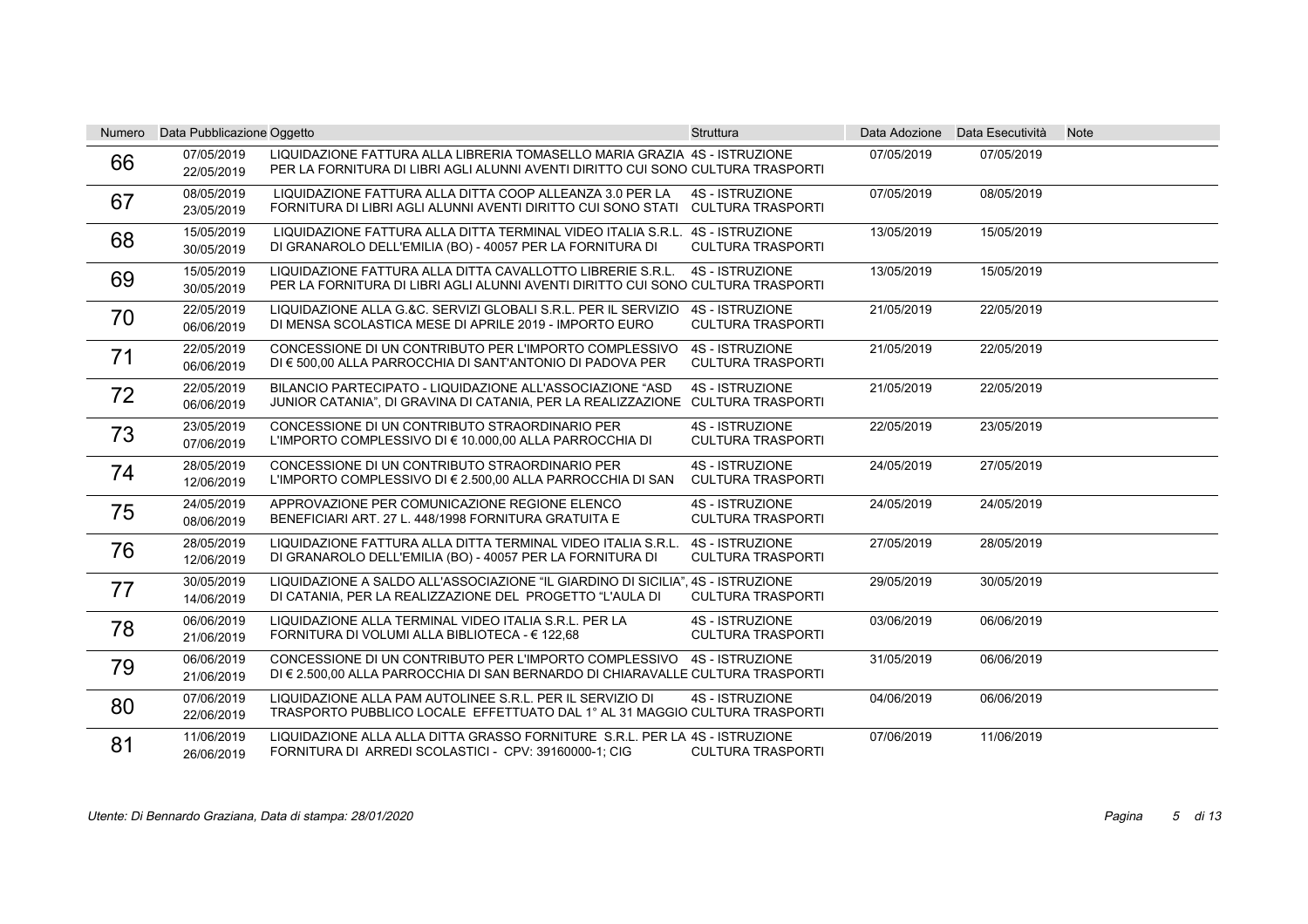| <b>Numero</b> | Data Pubblicazione Oggetto |                                                                                                                                                             | <b>Struttura</b>                                   |            | Data Adozione Data Esecutività | <b>Note</b>                                 |
|---------------|----------------------------|-------------------------------------------------------------------------------------------------------------------------------------------------------------|----------------------------------------------------|------------|--------------------------------|---------------------------------------------|
| 82            | 17/06/2019<br>02/07/2019   | IMPEGNO DELLE SOMME OCCORRENTI AL RIMBORSO DELLE SPESE 4S - ISTRUZIONE<br>DI TRASPORTO SCOLASTICO SOSTENUTE DAGLI STUDENTI DELLA CULTURA TRASPORTI          |                                                    | 10/06/2019 | 14/06/2019                     |                                             |
| 83            | 11/06/2019<br>26/06/2019   | PIANO DEGLI OBIETTIVI ASSEGNATI AI DIPENDENTI DEL 4° SERVIZIO 4S - ISTRUZIONE<br>PER L'ANNO 2019                                                            | <b>CULTURA TRASPORTI</b>                           | 11/06/2019 | 11/06/2019                     |                                             |
| 84            | 18/06/2019<br>03/07/2019   | LIQUIDAZIONE ALLA G.&C. SERVIZI GLOBALI S.R.L. PER IL SERVIZIO<br>DI MENSA SCOLASTICA / MESE DI MAGGIO 2019 - IMPORTO EURO                                  | <b>4S - ISTRUZIONE</b><br><b>CULTURA TRASPORTI</b> | 14/06/2019 | 18/06/2019                     |                                             |
| 85            | 18/06/2019<br>03/07/2019   | AGGIUDICAZIONE RDO 2321299 E AFFIDAMENTO LAVORI<br>IMPERMEABILIZZAZIONE DEL TETTO DEL TEATRO A. MUSCO PER UN CULTURA TRASPORTI                              | <b>4S - ISTRUZIONE</b>                             | 17/06/2019 | 18/06/2019                     |                                             |
| 86            | 21/06/2019<br>06/07/2019   | LIQUIDAZIONE CONTRIBUTO DI € 500.00 ALLA PARROCCHIA DI<br>SANT'ANTONIO DI PADOVA PER LAVORI DI RESTAURO                                                     | <b>4S - ISTRUZIONE</b><br><b>CULTURA TRASPORTI</b> | 19/06/2019 | 21/06/2019                     | <b>IBAN ERRATO</b>                          |
| 87            | 28/06/2019<br>13/07/2019   | LIQUIDAZIONE CONTRIBUTO DI € 1.450.00 CONCESSO AL 3° I.C. "G.<br>RODARI - G. NOSENGO" DI GRAVINA DI CATANIA PER LA                                          | <b>4S - ISTRUZIONE</b><br><b>CULTURA TRASPORTI</b> | 26/06/2019 | 28/06/2019                     | imp 49061 euro 450,00 n.<br>48420 euro 1000 |
| 88            | 28/06/2019<br>13/07/2019   | LIQUIDAZIONE ALLA DITTA TEC SRL DI SAN GREGORIO (CT) PER IL<br>NOLEGGIO DI UNA MULTIF. SAMSUNG SCX 8123 DAL 21/03/2019 AL                                   | <b>4S - ISTRUZIONE</b><br><b>CULTURA TRASPORTI</b> | 27/06/2019 | 28/06/2019                     |                                             |
| 89            | 03/07/2019<br>18/07/2019   | LIQUIDAZIONE CONTRIBUTO STRAORDINARIO DI € 10.000.00 ALLA<br>PARROCCHIA DI SANT'ANTONIO DI PADOVA PER LA FESTA DEL                                          | <b>4S - ISTRUZIONE</b><br><b>CULTURA TRASPORTI</b> | 03/07/2019 | 03/07/2019                     |                                             |
| 90            | 03/07/2019<br>18/07/2019   | INDIVIDUAZIONE E LIQUIDAZIONE SOMME INCENTIVANTI LA<br>PRODUTTIVITÀ INDIVIDUALE DOVUTE PER L'ANNO 2018 AL                                                   | <b>4S - ISTRUZIONE</b><br><b>CULTURA TRASPORTI</b> | 03/07/2019 | 03/07/2019                     |                                             |
| 91            | 05/07/2019<br>20/07/2019   | LIQUIDAZIONE ALLA PAM AUTOLINEE S.R.L. PER IL SERVIZIO DI<br>TRASPORTO PUBBLICO LOCALE EFFETTUATO DAL 1º AL 30 GIUGNO CULTURA TRASPORTI                     | <b>4S - ISTRUZIONE</b>                             | 04/07/2019 | 05/07/2019                     |                                             |
| 92            | 05/07/2019<br>20/07/2019   | LIQUIDAZIONE ALLA G.&C. SERVIZI GLOBALI S.R.L. PER IL SERVIZIO<br>DI MENSA SCOLASTICA / MESE DI GIUGNO 2019 - IMPORTO EURO                                  | <b>4S - ISTRUZIONE</b><br><b>CULTURA TRASPORTI</b> | 04/07/2019 | 05/07/2019                     |                                             |
| 93            | 18/07/2019<br>02/08/2019   | LIQUIDAZIONE CONTRIBUTO STRAORDINARIO DI € 2.500,00 ALLA<br>PARROCCHIA DI SAN PAOLO PER LA FESTA DEL SANTO PATRONO                                          | <b>4S - ISTRUZIONE</b><br><b>CULTURA TRASPORTI</b> | 17/07/2019 | 18/07/2019                     |                                             |
| 94            | 19/07/2019<br>03/08/2019   | APPROVAZIONE ELENCHI BENEFICIARI BORSE DI STUDIO PREVISTE 4S - ISTRUZIONE<br>DALLA LEGGE 62 / 2000 PER GLI ALUNNI DELLE SCUOLE PRIMARIE E CULTURA TRASPORTI |                                                    | 19/07/2019 | 19/07/2019                     |                                             |
| 95            | 24/07/2019<br>08/08/2019   | LIQUIDAZIONE CONTRIBUTO DI € 1.900,00 CONCESSO AL 3° C.D.<br>"GIOVANNI PAOLO II° " DI GRAVINA DI CATANIA PER LA                                             | <b>4S - ISTRUZIONE</b><br><b>CULTURA TRASPORTI</b> | 22/07/2019 | 23/07/2019                     |                                             |
| 96            | 30/07/2019<br>14/08/2019   | LIQUIDAZIONE ALLA DITTA GRASSO FORNITURE S.R.L. PER<br>INTERVENTI DI MANUTENZIONE STRAORDINARIA FINALIZZATI                                                 | <b>4S - ISTRUZIONE</b><br><b>CULTURA TRASPORTI</b> | 29/07/2019 | 30/07/2019                     |                                             |
| 97            | 30/07/2019<br>14/08/2019   | LIQUIDAZIONE ALLA DITTA GRASSO FORNITURE S.R.L. PER<br>INTERVENTI DI MANUTENZIONE STRAORDINARIA AGGIUNTIVI A                                                | <b>4S - ISTRUZIONE</b><br><b>CULTURA TRASPORTI</b> | 29/07/2019 | 30/07/2019                     |                                             |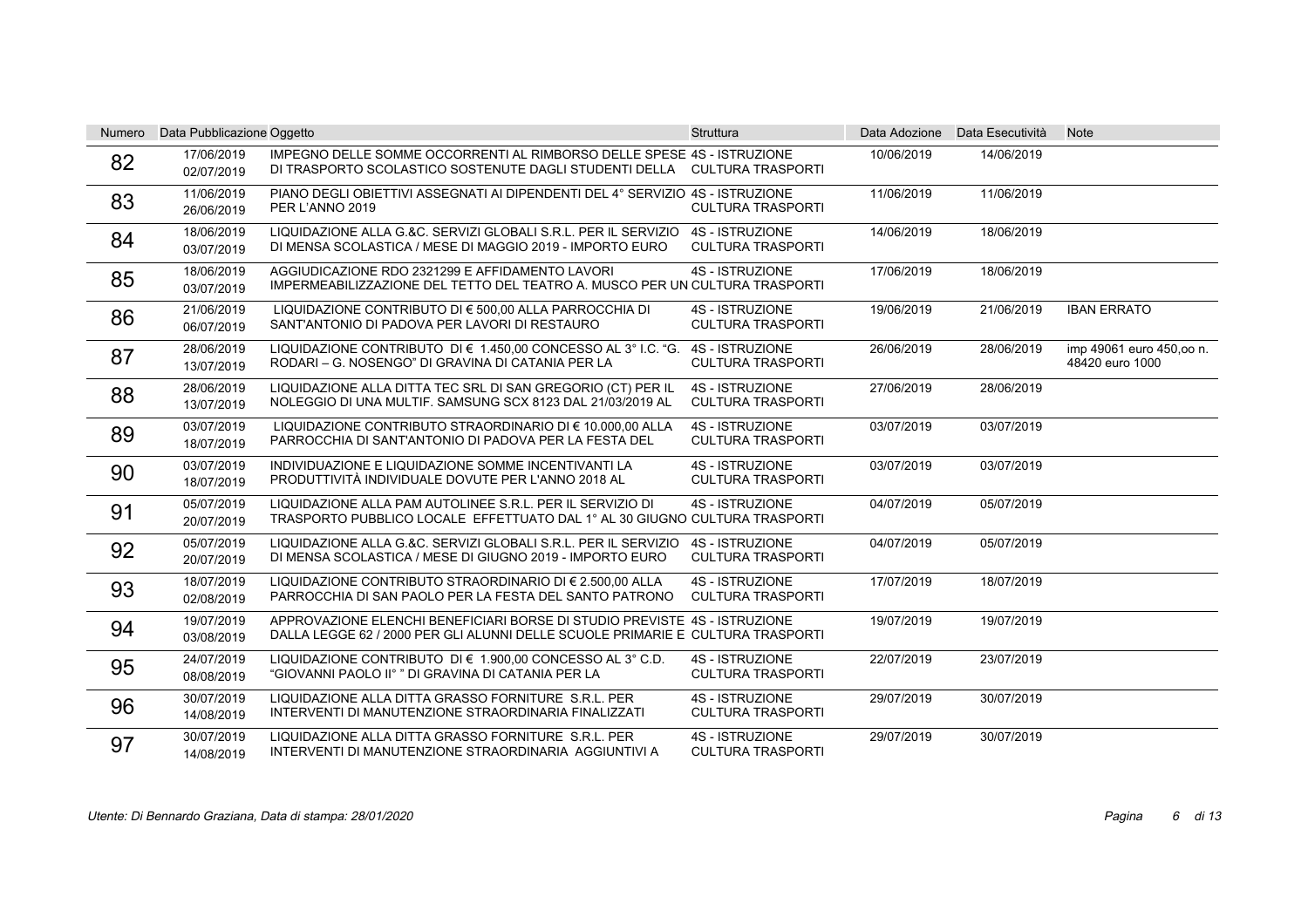| <b>Numero</b> | Data Pubblicazione Oggetto |                                                                                                                                                                 | Struttura                                          | Data Adozione | Data Esecutività | <b>Note</b>             |
|---------------|----------------------------|-----------------------------------------------------------------------------------------------------------------------------------------------------------------|----------------------------------------------------|---------------|------------------|-------------------------|
| 98            | 01/08/2019<br>16/08/2019   | LIQUIDAZIONE SOMME A RIMBORSO DELLE SPESE DI TRASPORTO<br>SCOLASTICO SOSTENUTE DAGLI STUDENTI DELLA SCUOLA                                                      | <b>4S - ISTRUZIONE</b><br><b>CULTURA TRASPORTI</b> | 30/07/2019    | 01/08/2019       |                         |
| 99            | 01/08/2019<br>16/08/2019   | LIQUIDAZIONE ALLA DITTA GRASSO S.R.L. PER I LAVORI DI<br>IMPERMEABILIZZAZIONE DEL TETTO DEL TEATRO A. MUSCO                                                     | <b>4S - ISTRUZIONE</b><br><b>CULTURA TRASPORTI</b> | 30/07/2019    | 01/08/2019       |                         |
| 100           | 06/08/2019<br>21/08/2019   | SVINCOLO E RESTITUZIONE CAUZIONE ALLE ASSOCIAZIONI<br>SPORTIVE " A.DA.S.C. FUEGO LATINO ", " RONART BALLET " ED                                                 | 4S - ISTRUZIONE-<br>CULTURA-TRASPORTI-             | 02/08/2019    | 05/08/2019       |                         |
| 101           | 02/08/2019<br>17/08/2019   | CONCESSIONE DI PATROCINIO ALL'INIZIATIVA DELL'ASSOCIAZIONE<br>CULTURALE MUSICALE DELLE ACI DENOMINATA "2^ EDIZIONE DEL                                          | 4S - ISTRUZIONE-<br>CULTURA-TRASPORTI-             | 02/08/2019    | 02/08/2019       |                         |
| 102           | 07/08/2019<br>22/08/2019   | LIQUIDAZIONE ALLA PAM AUTOLINEE S.R.L. PER IL SERVIZIO DI<br>TRASPORTO PUBBLICO LOCALE EFFETTUATO DAL 1° AL 31 LUGLIO CULTURA-TRASPORTI-                        | 4S - ISTRUZIONE-                                   | 05/08/2019    | 07/08/2019       |                         |
| 103           | 07/08/2019<br>22/08/2019   | LIQUIDAZIONE CONTRIBUTO STRAORDINARIO AL CINECIRCOLO<br>GIOVANILE SOCIO - CULTURALE " G. MACRI' " PER LA                                                        | 4S - ISTRUZIONE-<br>CULTURA-TRASPORTI-             | 06/08/2019    | 07/08/2019       | IMP 48130 EURO 1500,00  |
| 104           | 07/08/2019<br>22/08/2019   | LIQUIDAZIONE CONTRIBUTO STRAORDINARIO ALLA ASSOCIAZIONE 4S - ISTRUZIONE-<br>CULTURALE " MARTIN PRODUCTION " PER LO SVOLGIMENTO DI UNO CULTURA-TRASPORTI-        |                                                    | 06/08/2019    | 07/08/2019       | 49180 EURO 1000,00      |
| 105           | 07/08/2019<br>22/08/2019   | LIQUIDAZIONE CONTRIBUTO STRAORDINARIO ALLA ASSOCIAZIONE 4S - ISTRUZIONE-<br>MUSICALE " BLUE SOUND 2 " PER LO SVOLGIMENTO DI UNO                                 | CULTURA-TRASPORTI-                                 | 06/08/2019    | 07/08/2019       | IMP 49180 EURO 2000, OO |
| 106           | 07/08/2019<br>22/08/2019   | LIQUIDAZIONE CONTRIBUTO STRAORDINARIO ALLA ASSOCIAZIONE 4S - ISTRUZIONE-<br>CULTURALE " NO_NAME " PER LO SVOLGIMENTO DELLA 3^ EDIZIONE CULTURA-TRASPORTI-       |                                                    | 06/08/2019    | 07/08/2019       |                         |
| 107           | 08/08/2019<br>23/08/2019   | LIQUIDAZIONE CONTRIBUTO DI € 2.500.00 ALLA PARROCCHIA DI SAN 4S - ISTRUZIONE-<br>BERNARDO DI CHIARAVALLE DI GRAVINA DI CATANIA PER LAVORI DI CULTURA-TRASPORTI- |                                                    | 06/08/2019    | 08/08/2019       | 49144 EURO 2500,00      |
| 108           | 08/08/2019<br>23/08/2019   | CONCESSIONE DI PATROCINIO ALL'INIZIATIVA DELL'A.S.D. " ETNA<br>COUNTRY STYLE " CON UTILIZZO IN USO GRATUITO                                                     | 4S - ISTRUZIONE-<br><b>CULTURA-TRASPORTI-</b>      | 08/08/2019    | 08/08/2019       |                         |
| 109           | 08/08/2019<br>23/08/2019   | CONCESSIONE DI PATROCINIO ALL'INIZIATIVA DELL'ASSOCIAZIONE<br>CULTURALE MUSICALE DELLE ACI 1^ EDIZIONE DEL CONCORSO                                             | 4S - ISTRUZIONE-<br><b>CULTURA-TRASPORTI-</b>      | 08/08/2019    | 08/08/2019       |                         |
| 110           | 12/08/2019<br>27/08/2019   | ACQUISTO DELLA MANIFESTAZIONE " CONCORSO NAZIONALE UNA<br>RAGAZZA PER IL CINEMA, XXXI EDIZIONE " DALLA DITTA " ALL                                              | 4S - ISTRUZIONE-<br><b>CULTURA-TRASPORTI-</b>      | 08/08/2019    | 12/08/2019       |                         |
| 111           | 12/08/2019<br>27/08/2019   | ACQUISTO DELLA MANIFESTAZIONE "1° FESTIVAL DELLA CANZONE 4S - ISTRUZIONE-<br>NAPOLETANA " A CURA DELL'ASSOCIAZIONE " LA PIRAMIDE " - CIG.                       | <b>CULTURA-TRASPORTI-</b>                          | 08/08/2019    | 12/08/2019       |                         |
| 112           | 08/08/2019<br>23/08/2019   | CONCESSIONE DI PATROCINIO ALL'INIZIATIVA DELL'ASSOCIAZIONE<br>ARTISTICA E CULTURALE " L'ARTIFICIO " CON UTILIZZO IN USO                                         | 4S - ISTRUZIONE-<br>CULTURA-TRASPORTI-             | 08/08/2019    | 08/08/2019       |                         |
| 113           | 29/08/2019<br>13/09/2019   | AFFIDAMENTO ALLA ASSOCIAZIONE " ANSPI NUOVA COMPAGNIA<br>ODEON " DELLA REALIZZAZIONE DELLO SPETTACOLO SULLA                                                     | 4S - ISTRUZIONE-<br>CULTURA-TRASPORTI-             | 27/08/2019    | 28/08/2019       |                         |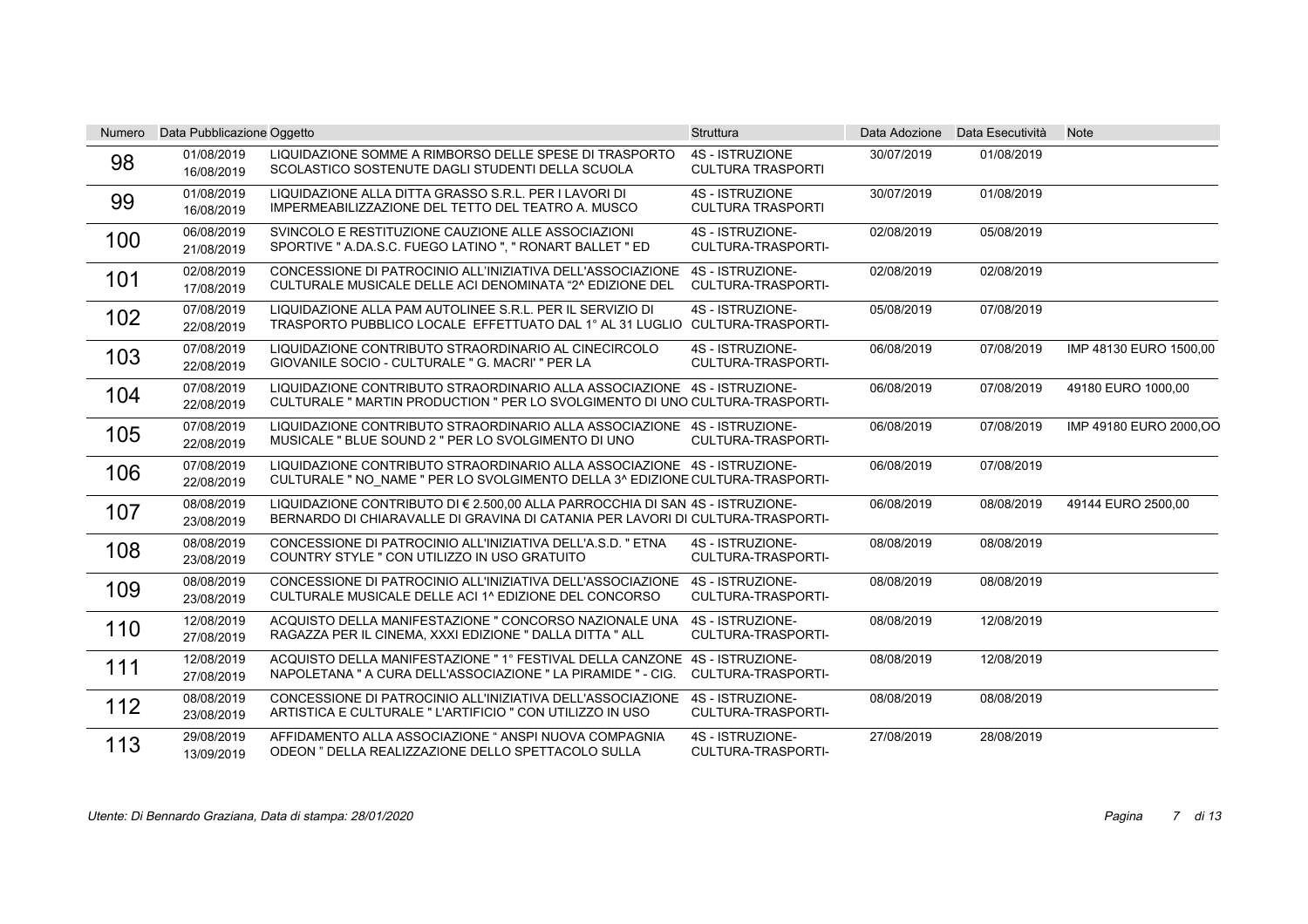| <b>Numero</b> | Data Pubblicazione Oggetto |                                                                                                                                             | <b>Struttura</b>                              |            | Data Adozione Data Esecutività | <b>Note</b>                                 |
|---------------|----------------------------|---------------------------------------------------------------------------------------------------------------------------------------------|-----------------------------------------------|------------|--------------------------------|---------------------------------------------|
| 114           | 28/08/2019<br>12/09/2019   | CONCESSIONE PATROCINIO E UTILIZZO TEMPORANEO DEI LOCALI<br>DELLA "SALA DELLE ARTI EMILIO GRECO" ALL'ASSOCIAZIONE                            | 4S - ISTRUZIONE-<br>CULTURA-TRASPORTI-        | 28/08/2019 | 28/08/2019                     |                                             |
| 115           | 30/08/2019<br>14/09/2019   | AGGIUDICAZIONE RDO 2367423 E AFFIDAMENTO FORNITURA DI UN 4S-ISTRUZIONE-<br>PC PER UN IMPORTO DI € 415,00 (OLTRE IVA) ALLA DITTA             | <b>CULTURA-TRASPORTI-</b>                     | 29/08/2019 | 30/08/2019                     |                                             |
| 116           | 30/08/2019<br>14/09/2019   | LIQUIDAZIONE FATTURA ALLA ASSOCIAZIONE MUSICALE " BLUE<br>SOUND 2 " PER LA REALIZZAZIONE DI UNO SPETTACOLO MUSICALE CULTURA-TRASPORTI-      | 4S - ISTRUZIONE-                              | 29/08/2019 | 29/08/2019                     |                                             |
| 117           | 30/08/2019<br>14/09/2019   | LIQUIDAZIONE FATTURA ALLA ASSOCIAZIONE CULTURALE "RIDI<br>CHE TI PASSA " PER LA REALIZZAZIONE DI UNO SPETTACOLO                             | 4S - ISTRUZIONE-<br>CULTURA-TRASPORTI-        | 29/08/2019 | 29/08/2019                     |                                             |
| 118           | 30/08/2019<br>14/09/2019   | LIQUIDAZIONE CONTRIBUTO STRAORDINARIO ALLA ASSOCIAZIONE<br>DI VOLONTARIATO " QUARTIERE SAN PAOLO " PER LO                                   | 4S - ISTRUZIONE-<br>CULTURA-TRASPORTI-        | 29/08/2019 | 30/08/2019                     |                                             |
| 119           | 04/09/2019<br>19/09/2019   | CONCESSIONE DI PATROCINIO ALL'INIZIATIVA DELL'A.S.D. " DINAMIC 4S - ISTRUZIONE-<br>CENTER " CON UTILIZZO IN USO GRATUITO DELL'ANFITEATRO T. | CULTURA-TRASPORTI-                            | 04/09/2019 | 04/09/2019                     |                                             |
| 120           | 09/09/2019<br>24/09/2019   | LIQUIDAZIONE FATTURA ALLA DITTA TERMINAL VIDEO ITALIA S.R.L.<br>DI GRANAROLO DELL'EMILIA (BO) PER LA FORNITURA DI                           | 4S - ISTRUZIONE-<br><b>CULTURA-TRASPORTI-</b> | 04/09/2019 | 09/09/2019                     |                                             |
| 121           | 11/09/2019<br>26/09/2019   | CONCESSIONE PATROCINIO E CONTRIBUTO ECONOMICO<br>ALL'ASSOCIAZIONE "AMICI DI GRAVINA" PER LO SVOLGIMENTO DEL CULTURA-TRASPORTI-              | 4S - ISTRUZIONE-                              | 06/09/2019 | 10/09/2019                     |                                             |
| 122           | 10/09/2019<br>25/09/2019   | LIQUIDAZIONE ALLA PAM AUTOLINEE S.R.L. PER IL SERVIZIO DI<br>TRASPORTO PUBBLICO LOCALE EFFETTUATO DAL 1° AL 31                              | 4S - ISTRUZIONE-<br><b>CULTURA-TRASPORTI-</b> | 06/09/2019 | 10/09/2019                     |                                             |
| 123           | 16/09/2019<br>01/10/2019   | LIQUIDAZIONE FATTURA ALLA ASSOCIAZIONE " ANSPI NUOVA<br>COMPAGNIA ODEON " PER LA REALIZZAZIONE DELLO SPETTACOLO CULTURA-TRASPORTI-          | 4S - ISTRUZIONE-                              | 12/09/2019 | 13/09/2019                     |                                             |
| 124           | 20/09/2019<br>05/10/2019   | LIQUIDAZIONE FATTURA ALLA DITTA " IL MANTICE " DI CARMELO<br>PEZZINO PER LA REALIZZAZIONE DI DUE SPETTACOLI MUSICALI                        | 4S - ISTRUZIONE-<br>CULTURA-TRASPORTI-        | 19/09/2019 | 20/09/2019                     | AL PUNTO 1 ELIMINARE<br>LA VOCE IVA SPLIT-E |
| 125           | 19/09/2019<br>04/10/2019   | LIQUIDAZIONE ALLA DITTA GRASSO FORNITURE S.R.L. PER<br>INTERVENTI FINALIZZATI ALL'AGIBILITÀ E RELATIVA                                      | 4S - ISTRUZIONE-<br><b>CULTURA-TRASPORTI-</b> | 18/09/2019 | 19/09/2019                     |                                             |
| 126           | 20/09/2019<br>05/10/2019   | LIQUIDAZIONE FATTURA ALLA DITTA TERMINAL VIDEO ITALIA S.R.L.<br>DI GRANAROLO DELL'EMILIA (BO) PER LA FORNITURA DI                           | 4S - ISTRUZIONE-<br><b>CULTURA-TRASPORTI-</b> | 19/09/2019 | 20/09/2019                     |                                             |
| 127           | 20/09/2019<br>05/10/2019   | LIQUIDAZIONE FATTURA ALLA ASSOCIAZIONE CULTURALE "LA<br>PIRAMIDE " PER LA REALIZZAZIONE DELLA MANIFESTAZIONE                                | 4S - ISTRUZIONE-<br><b>CULTURA-TRASPORTI-</b> | 19/09/2019 | 20/09/2019                     |                                             |
| 128           | 23/09/2019<br>08/10/2019   | CONCESSIONE PATROCINIO E CONTRIBUTO STRAORDINARIO<br>ALL'ASSOCIAZIONE SENZA FINI DI LUCRO "SICILIAN BEAT" PER LA                            | 4S - ISTRUZIONE-<br>CULTURA-TRASPORTI-        | 20/09/2019 | 23/09/2019                     |                                             |
| 129           | 23/09/2019<br>08/10/2019   | CONCESSIONE DI PATROCINIO ALL'INIZIATIVA DELL'ASSOCIZIONE<br>GRUPPO CULTURALE LETTERARIO " SICILIA CORI MIU " CON                           | 4S - ISTRUZIONE-<br>CULTURA-TRASPORTI-        | 23/09/2019 | 23/09/2019                     |                                             |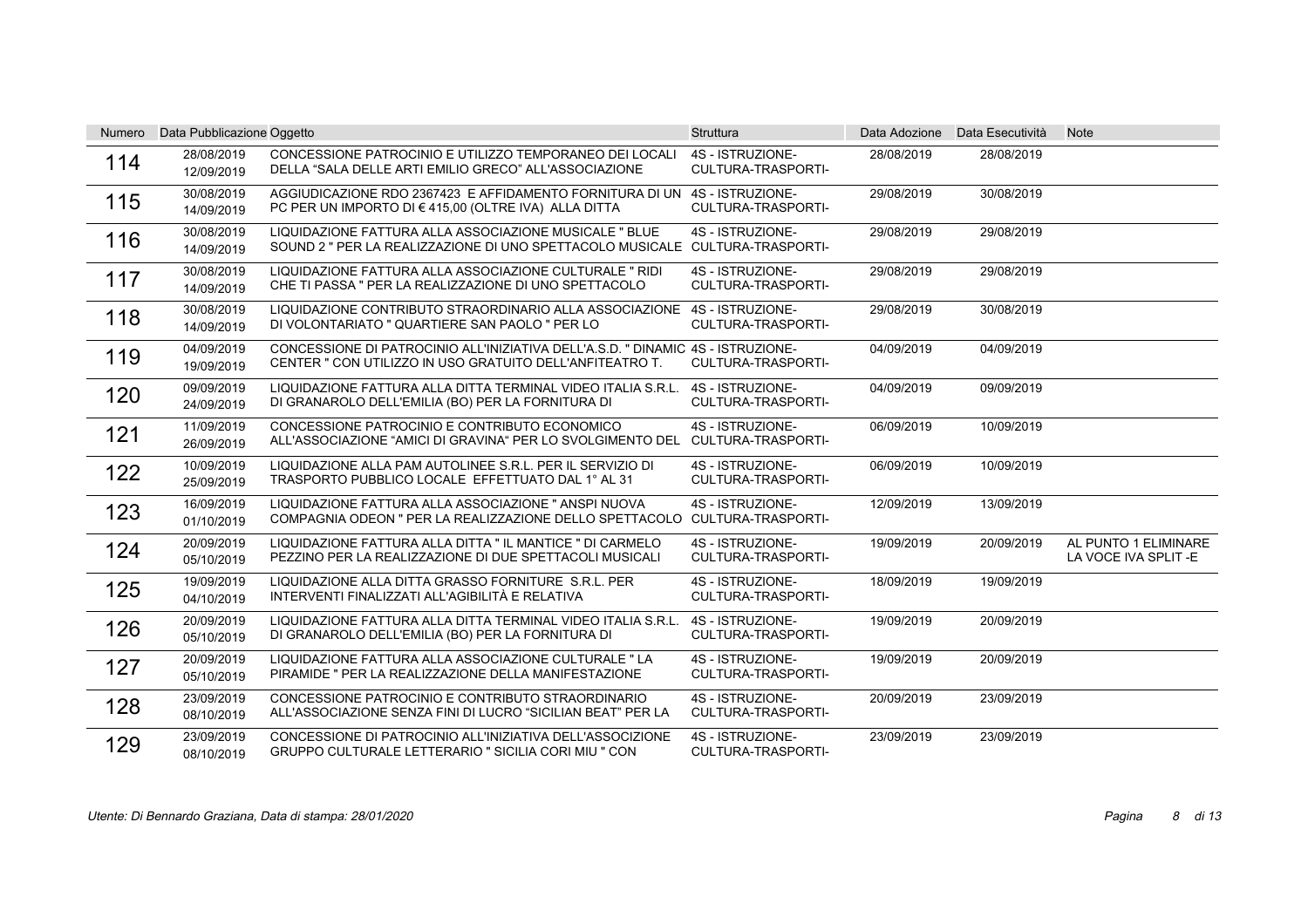| <b>Numero</b> | Data Pubblicazione Oggetto |                                                                                                                                                 | <b>Struttura</b>                              | Data Adozione | Data Esecutività | <b>Note</b>              |
|---------------|----------------------------|-------------------------------------------------------------------------------------------------------------------------------------------------|-----------------------------------------------|---------------|------------------|--------------------------|
| 130           | 23/09/2019<br>08/10/2019   | CONCESSIONE DI PATROCINIO ALL'INIZIATIVA DELL'ASSOCIAZIONE<br>GRUPPO CULTURALE LETTERARIO " SICILIA CORI MIU " CON                              | 4S - ISTRUZIONE-<br>CULTURA-TRASPORTI-        | 23/09/2019    | 23/09/2019       |                          |
| 131           | 23/09/2019<br>08/10/2019   | CONCESSIONE DI PATROCINIO ALL'INIZIATIVA DELL'ASSOCIAZIONE<br>GRUPPO CULTURALE LETTERARIO " SICILIA CORI MIU " CON                              | 4S - ISTRUZIONE-<br><b>CULTURA-TRASPORTI-</b> | 23/09/2019    | 23/09/2019       |                          |
| 132           | 01/10/2019<br>16/10/2019   | CONCESSIONE DI PATROCINIO ALL'INIZIATIVA DELL'ASSOCIAZIONE<br>FIDAPA BPW ITALY " FEDERAZIONE ITALIANA DONNE ARTI                                | 4S - ISTRUZIONE-<br><b>CULTURA-TRASPORTI-</b> | 01/10/2019    | 01/10/2019       |                          |
| 133           | 01/10/2019<br>16/10/2019   | CONCESSIONE DI PATROCINIO ALL'INIZIATIVA DEL CENTRO<br>CULTURALE "V. PATERNO' - TEDESCHI " CON UTILIZZO IN USO                                  | 4S - ISTRUZIONE-<br>CULTURA-TRASPORTI-        | 01/10/2019    | 01/10/2019       |                          |
| 134           | 01/10/2019<br>16/10/2019   | CONCESSIONE DI PATROCINIO ALL'INIZIATIVA DELL'A.S.P. 3 -<br>MODULO DIPARTIMENTALE SALUTE MENTALE - DISTRETTO DI                                 | 4S - ISTRUZIONE-<br>CULTURA-TRASPORTI-        | 01/10/2019    | 01/10/2019       |                          |
| 135           | 03/10/2019<br>18/10/2019   | LIQUIDAZIONE FATTURA LLA DITTA ALESSANDRO ANASTASI DI<br>VILLAFRANCA TIRRENA (ME) PER LA FORNITURA DI UN PC PER UN                              | 4S - ISTRUZIONE-<br>CULTURA-TRASPORTI-        | 02/10/2019    | 03/10/2019       |                          |
| 136           | 07/10/2019<br>22/10/2019   | LIQUIDAZIONE FATTURA ALLA DITTA " NOTTI DA BALERA " DI<br>STEFANO LEONARDI PER LA REALIZZAZIONE DI DUE SERATE                                   | 4S - ISTRUZIONE-<br>CULTURA-TRASPORTI-        | 02/10/2019    | 04/10/2019       |                          |
| 137           | 07/10/2019<br>22/10/2019   | LIQUIDAZIONE ALLA DITTA TEC SRL DI SAN GREGORIO (CT) PER IL<br>NOLEGGIO DI UNA FOTOCOPIATRICE MULTIFUNZIONE SAMSUNG                             | 4S - ISTRUZIONE-<br>CULTURA-TRASPORTI-        | 03/10/2019    | 04/10/2019       |                          |
| 138           | 07/10/2019<br>22/10/2019   | IMPEGNO SOMMA PER LA EMISSIONE DEI BUONI LIBRO DESTINATI 4S - ISTRUZIONE-<br>AGLI ALUNNI DELLE SCUOLE SECONDARIE DI PRIMO GRADO                 | <b>CULTURA-TRASPORTI-</b>                     | 03/10/2019    | 04/10/2019       |                          |
| 139           | 07/10/2019<br>22/10/2019   | IMPEGNO SOMME PER IL RIMBORSO DELLE SPESE DI TRASPORTO 4S - ISTRUZIONE-<br>DEGLI STUDENTI DELLA SCUOLA SECONDARIA DI II GRADO (A.S.             | CULTURA-TRASPORTI-                            | 04/10/2019    | 07/10/2019       |                          |
| 140           | 07/10/2019<br>22/10/2019   | CONCESSIONE DI PATROCINIO ALL'INIZIATIVA DELL'ASSOCIZIONE"<br>GIUSTIZIA E PACE " ONLUS CON UTILIZZO IN USO GRATUITO DELLA CULTURA-TRASPORTI-    | 4S - ISTRUZIONE-                              | 04/10/2019    | 04/10/2019       |                          |
| 141           | 07/10/2019<br>22/10/2019   | LIQUIDAZIONE CONTRIBUTO STRAORDINARIO ALLA ASSOCIAZIONE<br>TEATRALE E CULTURALE " TEATRO & DINTORNI " PER LO                                    | 4S - ISTRUZIONE-<br><b>CULTURA-TRASPORTI-</b> | 04/10/2019    | 07/10/2019       | IMP 49180 - EURO 1000,00 |
| 142           | 07/10/2019<br>22/10/2019   | LIQUIDAZIONE CONTRIBUTO STRAORDINARIO ALLA FONDAZIONE<br>RICERCA FIBROSI CISTICA - ONLUS " PER LO SVOLGIMENTO DELLA                             | 4S - ISTRUZIONE-<br>CULTURA-TRASPORTI-        | 04/10/2019    | 07/10/2019       |                          |
| 143           | 07/10/2019<br>22/10/2019   | AFFIDAMENTO, CON O.D. MEPA, DELLA FORNITURA DI<br>CANCELLERIA VARIA ALLA DITTA GALATI FORMAGGIO ANTONINO DI CULTURA-TRASPORTI-                  | 4S - ISTRUZIONE-                              | 07/10/2019    | 07/10/2019       |                          |
| 144           | 10/10/2019<br>25/10/2019   | LIQUIDAZIONE ALLA G.&C. SERVIZI GLOBALI S.R.L. PER IL SERVIZIO<br>DI MENSA SCOLASTICA - SETTEMBRE 2019; IMPORTO EURO 692,49, CULTURA-TRASPORTI- | 4S - ISTRUZIONE-                              | 09/10/2019    | 10/10/2019       |                          |
| 145           | 14/10/2019<br>29/10/2019   | LIQUIDAZIONE ALLA PAM AUTOLINEE S.R.L. PER IL SERVIZIO DI<br>TRASPORTO PUBBLICO LOCALE EFFETTUATO DAL 1° AL 30                                  | 4S - ISTRUZIONE-<br>CULTURA-TRASPORTI-        | 11/10/2019    | 11/10/2019       |                          |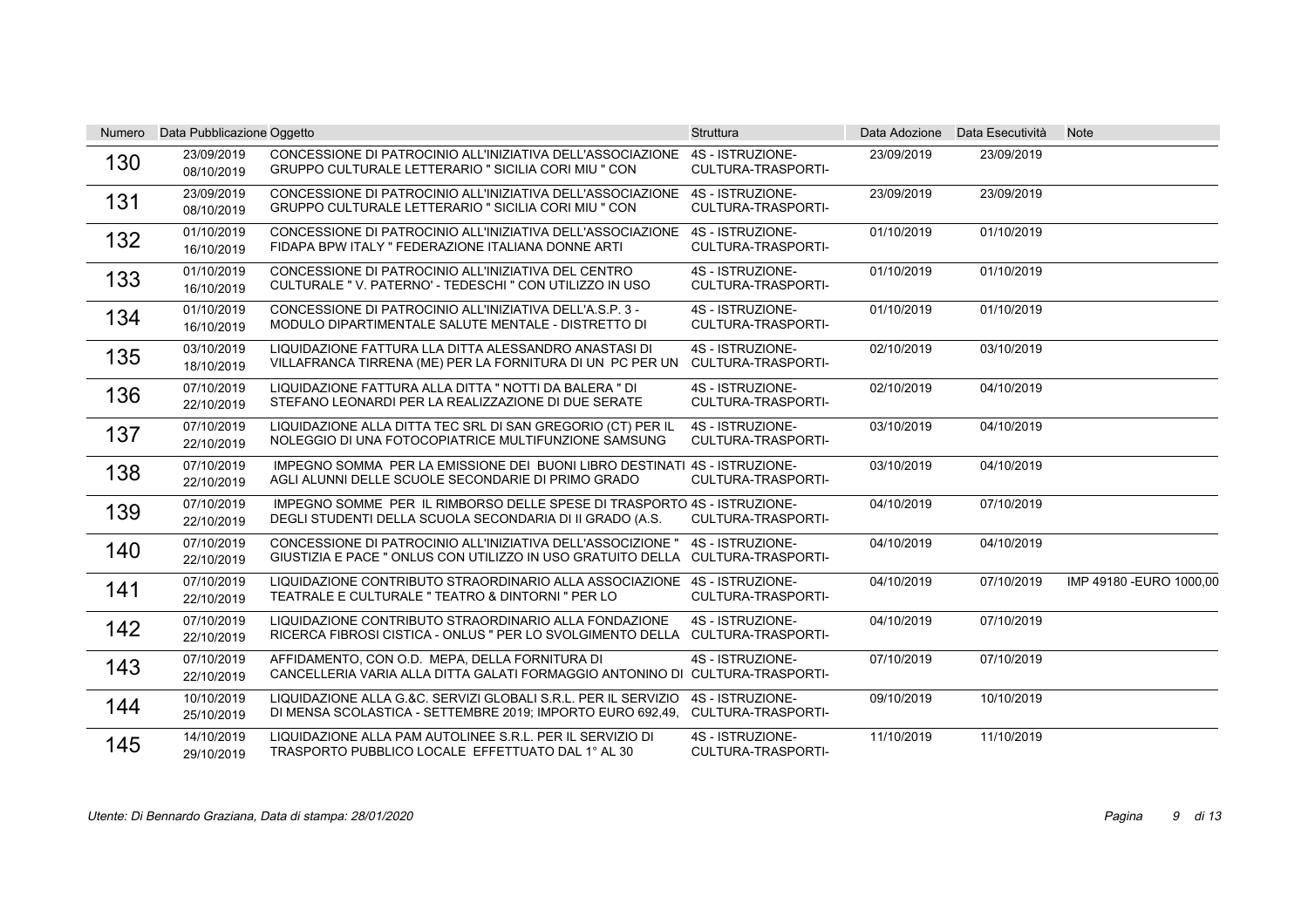| <b>Numero</b> | Data Pubblicazione Oggetto |                                                                                                                                                                 | <b>Struttura</b>                              | Data Adozione | Data Esecutività | <b>Note</b>                                      |
|---------------|----------------------------|-----------------------------------------------------------------------------------------------------------------------------------------------------------------|-----------------------------------------------|---------------|------------------|--------------------------------------------------|
| 146           | 24/10/2019<br>08/11/2019   | LIQUIDAZIONE SOMME A RIMBORSO DELLE SPESE DI TRASPORTO<br>SCOLASTICO SOSTENUTE DAGLI STUDENTI DELLA SCUOLA                                                      | 4S - ISTRUZIONE-<br>CULTURA-TRASPORTI-        | 23/10/2019    | 24/10/2019       | imp 49154 euro 7.688,70-<br>n. 49397 euro 613,37 |
| 147           | 15/10/2019<br>30/10/2019   | CONCESSIONE DI UN CONTRIBUTO DI € 500,00 ALL'I.C. "G. TOMASI DI 4S - ISTRUZIONE-<br>LAMPEDUSA" PER LE SPESE DI TRASPORTO CONNESSE AD UNA                        | <b>CULTURA-TRASPORTI-</b>                     | 11/10/2019    | 15/10/2019       |                                                  |
| 148           | 18/10/2019<br>02/11/2019   | CONCESSIONE DI PATROCINIO ALL'INIZIATIVA DEL CENTRO<br>CULTURALE "V. PATERNO' - TEDESCHI " CON UTILIZZO IN USO                                                  | 4S - ISTRUZIONE-<br>CULTURA-TRASPORTI-        | 18/10/2019    | 18/10/2019       |                                                  |
| 149           | 18/10/2019<br>02/11/2019   | LIQUIDAZIONE ALL'EDICOLA DITTA CALABRUSO MARIA ANGELA DI<br>GRAVINA DI CATANIA PER LA FORNITURA DI MATERIALE                                                    | 4S - ISTRUZIONE-<br><b>CULTURA-TRASPORTI-</b> | 16/10/2019    | 18/10/2019       |                                                  |
| 150           | 22/10/2019<br>06/11/2019   | AFFIDAMENTO ALLA ECHOSERVIZI SRL DI SIRACUSA DELLA<br>FORNITURA DI UN KIT DI FIRMA DIGITALE PER I VICARI DEL 4° E 10° CULTURA-TRASPORTI-                        | 4S - ISTRUZIONE-                              | 21/10/2019    | 22/10/2019       |                                                  |
| 151           | 23/10/2019<br>07/11/2019   | LIQUIDAZIONE FATTURA ALLA DITTA GALATI FORMAGGIO ANTONINO 4S - ISTRUZIONE-<br>DI GRAVINA DI CATANIA PER LA FORNITURA DI MATERIALE DI                            | CULTURA-TRASPORTI-                            | 23/10/2019    | 23/10/2019       |                                                  |
| 152           | 23/10/2019<br>07/11/2019   | LIQUIDAZIONE CONTRIBUTO STRAORDINARIO ALLA ASSOCIAZIONE "4S - ISTRUZIONE-<br>AMICI DI GRAVINA " PER LO SVOLGIMENTO DEL "2°                                      | CULTURA-TRASPORTI-                            | 23/10/2019    | 23/10/2019       | IMP 49333 EURO 1000,00                           |
| 153           | 24/10/2019<br>08/11/2019   | CONCESSIONE DI PATROCINIO E DI CONTRIBUTO STRAORDINARIO<br>ALL'INIZIATIVA DELLA " FRATERNITA DI MISERICORDIA DI GRAVINA                                         | 4S - ISTRUZIONE-<br>CULTURA-TRASPORTI-        | 23/10/2019    | 24/10/2019       | ART. 27 E 28 ERRATI                              |
| 154           | 24/10/2019<br>08/11/2019   | CONCESIONE DI PATROCINIO ALL'INIZIATIVA DELL'" ASSOCIAZIONE 4S - ISTRUZIONE-<br>BIANCAVILLESI A CATANIA " CON UTILIZZO IN USO GRATUITO DELLA CULTURA-TRASPORTI- |                                               | 24/10/2019    | 24/10/2019       |                                                  |
| 155           | 24/10/2019<br>08/11/2019   | CONCESSIONE DI PATROCINIO ALL'INIZIATIVA DELL'ASSOCIAZIONE<br>CULTURALE " ENNON " CON UTILIZZO IN USO GRATUITO DELLA                                            | 4S - ISTRUZIONE-<br><b>CULTURA-TRASPORTI-</b> | 24/10/2019    | 24/10/2019       |                                                  |
| 156           | 29/10/2019<br>13/11/2019   | CONCESSIONE DI PATROCINIO NON ONEROSO CON UTILIZZO DEL<br>NOME E DEL LOGO DEL COMUNE DI GRAVINA DI CATANIA ALLA                                                 | 4S - ISTRUZIONE-<br><b>CULTURA-TRASPORTI-</b> | 29/10/2019    | 29/10/2019       |                                                  |
| 157           | 31/10/2019<br>15/11/2019   | CONCESSIONE DI PATROCINIO ALL'INIZIATIVA DELL'ASSOCIAZIONE<br>MUSICALE CULTURALE " BLUE SOUND 2 " CON UTILIZZO IN USO                                           | 4S - ISTRUZIONE-<br><b>CULTURA-TRASPORTI-</b> | 31/10/2019    | 31/10/2019       |                                                  |
| 158           | 07/11/2019<br>22/11/2019   | LIQUIDAZIONE ALLA PAM AUTOLINEE S.R.L. PER IL SERVIZIO DI<br>TRASPORTO PUBBLICO LOCALE EFFETTUATO DAL 1° AL 31                                                  | 4S - ISTRUZIONE-<br><b>CULTURA-TRASPORTI-</b> | 05/11/2019    | 06/11/2019       |                                                  |
| 159           | 07/11/2019<br>22/11/2019   | LIQUIDAZIONE FATTURA ALLA DITTA TERMINAL VIDEO ITALIA S.R.L.<br>DI GRANAROLO DELL'EMILIA (BO) PER LA FORNITURA DI                                               | 4S - ISTRUZIONE-<br>CULTURA-TRASPORTI-        | 05/11/2019    | 06/11/2019       |                                                  |
| 160           | 12/11/2019<br>27/11/2019   | CONCESSIONE DI PATROCINIO ALL'INIZIATIVA DELL'ASSOCIAZIONE<br>CULTURALE " COLLOQUI LETTERARI E DI PROMOZIONE SOCIALE                                            | 4S - ISTRUZIONE-<br>CULTURA-TRASPORTI-        | 12/11/2019    | 12/11/2019       |                                                  |
| 161           | 13/11/2019<br>28/11/2019   | LIQUIDAZIONE FATTURA ALLA DITTA " ALL SERVICE " PER LA<br>REALIZZAZIONE DELLA MANIFESTAZIONE " CONCORSO NAZIONALE CULTURA-TRASPORTI-                            | 4S - ISTRUZIONE-                              | 12/11/2019    | 12/11/2019       |                                                  |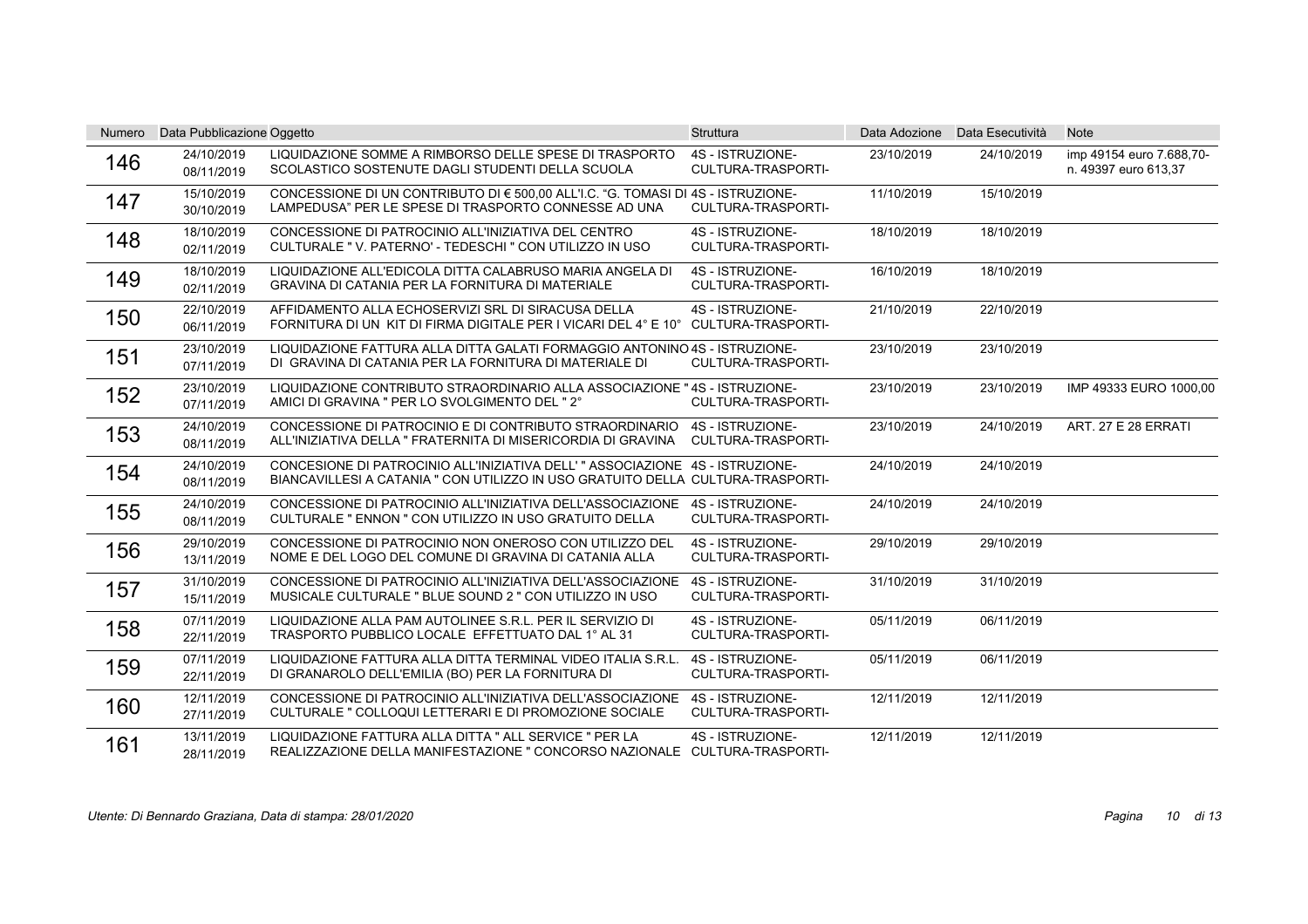| Numero | Data Pubblicazione Oggetto |                                                                                                                                                  | <b>Struttura</b>                              |            | Data Adozione Data Esecutività | <b>Note</b>                          |
|--------|----------------------------|--------------------------------------------------------------------------------------------------------------------------------------------------|-----------------------------------------------|------------|--------------------------------|--------------------------------------|
| 162    | 13/11/2019<br>28/11/2019   | LIQUIDAZIONE FATTURA AL CENTRO CULTURALE E RICREATIVO<br>PER LA TERZA ETA' PER L'ACQUISTO DI UNO SPAZIO PUBBLICITARIO CULTURA-TRASPORTI-         | 4S - ISTRUZIONE-                              | 12/11/2019 | 12/11/2019                     |                                      |
| 163    | 13/11/2019<br>28/11/2019   | ASSEGNAZIONE DEGLI OBIETTIVI AI DIPENDENTI DEL 4° SERVIZIO<br>PER L'ANNO 2019 - MODIFICA E INTEGRAZIONE DELLA                                    | 4S - ISTRUZIONE-<br>CULTURA-TRASPORTI-        | 13/11/2019 | 13/11/2019                     |                                      |
| 164    | 14/11/2019<br>29/11/2019   | LIQUIDAZIONE FATTURA ALLA DITTA "KEMEDIA S.R.L. " PER LA<br>FORNITURA DI MANIFESTI, VOLANTINI E LOCANDINE PER IL                                 | 4S - ISTRUZIONE-<br>CULTURA-TRASPORTI-        | 13/11/2019 | 14/11/2019                     |                                      |
| 165    | 15/11/2019<br>30/11/2019   | AFFIDAMENTO REALIZZAZIONE E FORNITURA DI LAMPADE A MURO<br>IN CERAMICA DI FATTURA ARTIGIANALE PER LA SALA DELLE ARTI                             | 4S - ISTRUZIONE-<br><b>CULTURA-TRASPORTI-</b> | 14/11/2019 | 15/11/2019                     |                                      |
| 166    | 27/11/2019<br>12/12/2019   | TRASFERIMENTI REGIONALE PER RIMBORSO SPESE TRASPORTO<br>STUDENTI PENDOLARI - ACCERTAMENTO DELLE SOMME IN                                         | 4S - ISTRUZIONE-<br><b>CULTURA-TRASPORTI-</b> | 22/11/2019 | 27/11/2019                     |                                      |
| 167    | 19/11/2019<br>04/12/2019   | CONCESSIONE DI PATROCINIO ALL'INIZIATIVA DELL'ASSOCIAZIONE<br>CULTURALE " VOCI MEDITERRANEE " CON UTILIZZO IN USO                                | 4S - ISTRUZIONE-<br><b>CULTURA-TRASPORTI-</b> | 19/11/2019 | 19/11/2019                     |                                      |
| 168    | 19/11/2019<br>04/12/2019   | CONCESSIONE DI PATROCINIO ALL'INIZIATIVA DELL'ASSOCIAZIONE "4S - ISTRUZIONE-<br>GRAVINA ARTE " CON UTILIZZO IN USO GRATUITO DELLA SALA           | <b>CULTURA-TRASPORTI-</b>                     | 19/11/2019 | 19/11/2019                     |                                      |
| 169    | 19/11/2019<br>04/12/2019   | CONCESSIONE DI PATROCINIO ALL'INIZIATIVA DELL'A.S.D. " ETNA<br>GYM " CON UTILIZZO IN USO GRATUITO DELLA SALA DELLE ARTI ED CULTURA-TRASPORTI-    | 4S - ISTRUZIONE-                              | 19/11/2019 | 19/11/2019                     |                                      |
| 170    | 19/11/2019<br>04/12/2019   | CONCESSIONE DI PATROCINIO ALL'INIZIATIVA DEL CIRCOLO<br>DAMISTICO " A.S.D. C.D. GIUSEPPE RAGAZZI " CON UTILIZZO IN USO CULTURA-TRASPORTI-        | 4S - ISTRUZIONE-                              | 19/11/2019 | 19/11/2019                     |                                      |
| 171    | 26/11/2019<br>11/12/2019   | LIQUIDAZIONE A SALDO CONTRIBUTO DI € 900.00 CONCESSO ALL' I. 4S - ISTRUZIONE-<br>C. "G. RODARI – G. NOSENGO" DI GRAVINA DI CATANIA PER LA        | <b>CULTURA-TRASPORTI-</b>                     | 22/11/2019 | 25/11/2019                     |                                      |
| 172    | 21/11/2019<br>06/12/2019   | AFFIDAMENTO DELLA FORNITURA DI STAMPATI PER BUONI LIBRO<br>PERSONALIZZATI ALLA DITTA GRAFICHE ZAPPALÁ S.N.C. DI                                  | 4S - ISTRUZIONE-<br>CULTURA-TRASPORTI-        | 21/11/2019 | 21/11/2019                     |                                      |
| 173    | 26/11/2019<br>11/12/2019   | RINNOVO PER UN ANNO DELL'AFFIDAMENTO IN CONCESSIONE DEL<br>SERVIZIO DI TRASPORTO PUBBLICO LOCALE ALLA DITTA PAM                                  | 4S - ISTRUZIONE-<br><b>CULTURA-TRASPORTI-</b> | 22/11/2019 | 25/11/2019                     |                                      |
| 174    | 22/11/2019<br>07/12/2019   | CONCESSIONE DI PATROCINIO ALL'INIZIATIVA DELL'ASSOCIAZIONE 4S - ISTRUZIONE-<br>" AKKUARIA " CON UTILIZZO IN USO GRATUITO DELLA SALA DELLE        | CULTURA-TRASPORTI-                            | 22/11/2019 | 22/11/2019                     |                                      |
| 175    | 22/11/2019<br>07/12/2019   | CONCESSIONA DI PATROCINIO ALL'INIZIATIVA DELL'"<br>ASSOCIAZIONE VOLONTARI GRAVINA IN LOCO " CON UTILIZZO IN                                      | 4S - ISTRUZIONE-<br><b>CULTURA-TRASPORTI-</b> | 22/11/2019 | 22/11/2019                     |                                      |
| 176    | 26/11/2019<br>11/12/2019   | LIQUIDAZIONE ALLA G.&C. SERVIZI GLOBALI S.R.L. PER IL SERVIZIO<br>DI MENSA SCOLASTICA - OTTOBRE 2019; IMPORTO EURO 14.004.56, CULTURA-TRASPORTI- | 4S - ISTRUZIONE-                              | 22/11/2019 | 25/11/2019                     |                                      |
| 177    | 26/11/2019<br>11/12/2019   | AFFIDAMENTO TRAMITE RDO APERTA SU MEPA DELLA FORNITURA<br>DI CANCELLERIA ALLA DITTA FINBUC S.R.L. DI FRASCATI (RM)                               | 4S - ISTRUZIONE-<br>CULTURA-TRASPORTI-        | 26/11/2019 | 26/11/2019                     | <b>IMP N. 48191 X EURO</b><br>768,00 |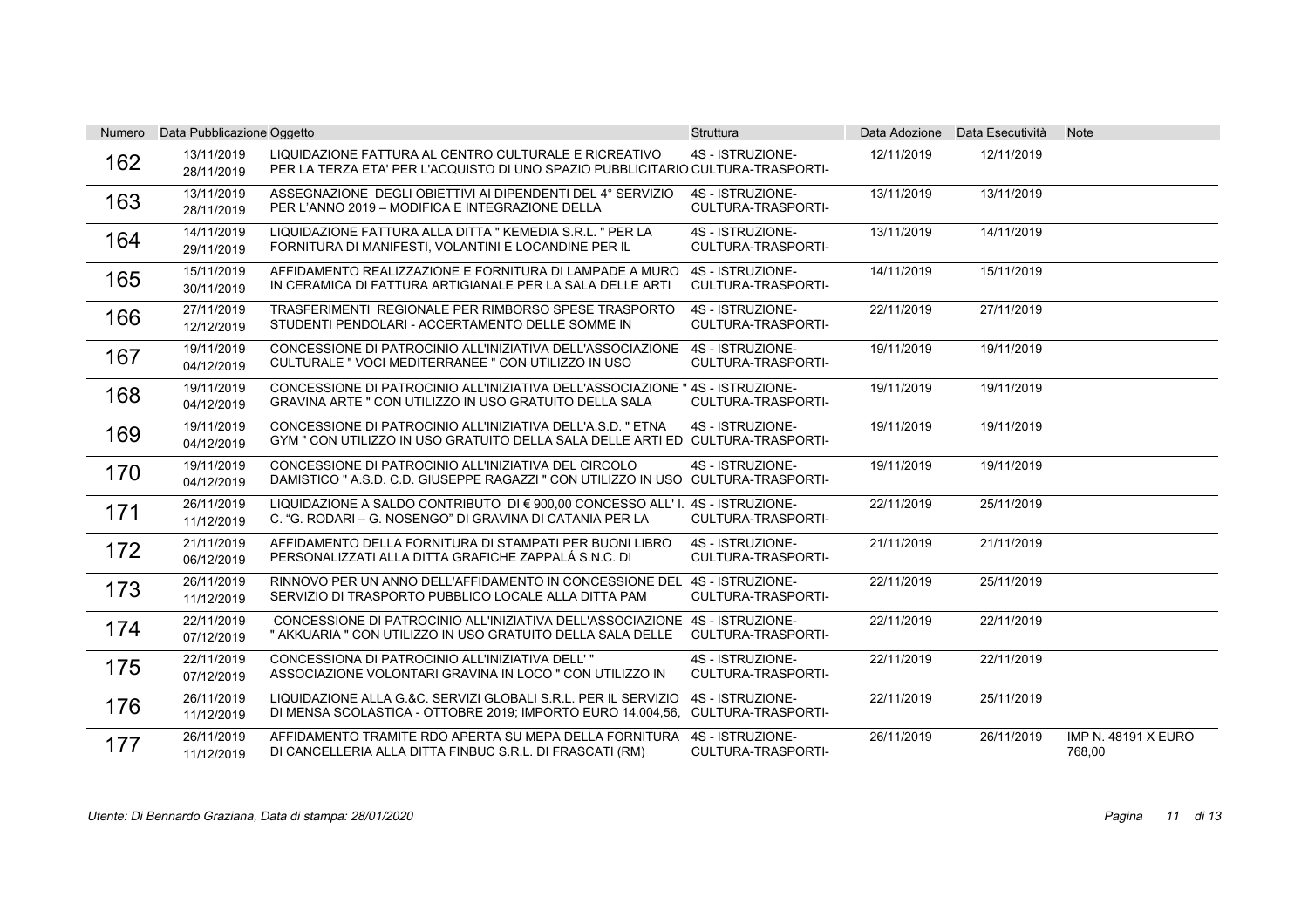| Numero | Data Pubblicazione Oggetto |                                                                                                                                                             | <b>Struttura</b>                              |            | Data Adozione Data Esecutività | <b>Note</b>                                 |
|--------|----------------------------|-------------------------------------------------------------------------------------------------------------------------------------------------------------|-----------------------------------------------|------------|--------------------------------|---------------------------------------------|
| 178    | 02/12/2019<br>17/12/2019   | AFFIDAMENTO ALLA DITTA FTP, FORNITURE TECNICHE<br>PIANOFORTI. DELLA FORNITURA DI UNA SERRATURA CON STAFFA                                                   | 4S - ISTRUZIONE-<br><b>CULTURA-TRASPORTI-</b> | 27/11/2019 | 29/11/2019                     |                                             |
| 179    | 04/12/2019<br>19/12/2019   | LIQUIDAZIONE ALLA ECHOSERVIZI SRL DI SIRACUSA PER LA<br>FORNITURA DI UN KIT DI FIRMA DIGITALE PER I VICARI DEL 4° E 10°                                     | 4S - ISTRUZIONE-<br><b>CULTURA-TRASPORTI-</b> | 29/11/2019 | 03/12/2019                     |                                             |
| 180    | 04/12/2019<br>19/12/2019   | AFFIDAMENTO TRAMITE RDO APERTA SU MEPA DELLA FORNITURA 4S - ISTRUZIONE-<br>DI UN NOTEBOOK ALLA DITTA CARTO COPY SERVICE DI ROMA PER CULTURA-TRASPORTI-      |                                               | 03/12/2019 | 03/12/2019                     |                                             |
| 181    | 04/12/2019<br>19/12/2019   | LIQUIDAZIONE ALLA DITTA GRAFICHE ZAPPALÁ S.N.C. DI BELPASSO 4S - ISTRUZIONE-<br>(CT) PER $\in$ 348,92 (IVA INCLUSA) PER LA FORNITURA DI 1.300               | CULTURA-TRASPORTI-                            | 03/12/2019 | 03/12/2019                     |                                             |
| 182    | 04/12/2019<br>19/12/2019   | AVVISO PUBBLICO PER LA LA SELEZIONE DI SOGGETTI CHE<br>REALIZZINO LE ATTIVITÀ SCELTE DAL CONSIGLIO COMUNALE PER IL CULTURA-TRASPORTI-                       | 4S - ISTRUZIONE-                              | 04/12/2019 | 04/12/2019                     |                                             |
| 183    | 04/12/2019<br>19/12/2019   | CONCESSIONE DI UN CONTRIBUTO STRAORDINARIO DI € 3.000.00<br>ALL'ASSOCIAZIONE CULTURALE NO NAME PER LA QUINTA                                                | 4S - ISTRUZIONE-<br><b>CULTURA-TRASPORTI-</b> | 04/12/2019 | 04/12/2019                     |                                             |
| 184    | 05/12/2019<br>20/12/2019   | LIQUIDAZIONE ALLA PAM AUTOLINEE S.R.L. PER IL SERVIZIO DI<br>TRASPORTO URBANO A MEZZO AUTOBUS EFFETTUATO DAL 2 AL 30 CULTURA-TRASPORTI-                     | 4S - ISTRUZIONE-                              | 05/12/2019 | 05/12/2019                     |                                             |
| 185    | 10/12/2019<br>25/12/2019   | LIQUIDAZIONE CONTRIBUTI EXTRA CURRICULARI ALL'I.C. "G.<br>TOMASI DI LAMPEDUSA" DI GRAVINA DI CATANIA PER L'A.S. 2018-19 CULTURA-TRASPORTI-                  | 4S - ISTRUZIONE-                              | 06/12/2019 | 09/12/2019                     | IMP.48420 EURO 1000-N.<br>48561 EURO 900-N. |
| 186    | 13/12/2019<br>28/12/2019   | BORSE DI STUDIO EX L. 10/03/2000 N° 62 PER GLI ALUNNI DELLE<br>SCUOLE PRIMARIE E SECONDARIE DI PRIMO E SECONDO GRADO                                        | 4S - ISTRUZIONE-<br><b>CULTURA-TRASPORTI-</b> | 11/12/2019 | 13/12/2019                     |                                             |
| 188    | 13/12/2019<br>28/12/2019   | AFFIDAMENTO DELLA FORNITURA DI UN TEATRO IN LEGNO (BUTAI) 4S - ISTRUZIONE-<br>CON 12 PUBBLICAZIONI KAMISHIBAJ PER LA BIBLIOTECA COMUNALE CULTURA-TRASPORTI- |                                               | 11/12/2019 | 13/12/2019                     |                                             |
| 189    | 17/12/2019<br>01/01/2020   | FORNITURA GRATUITA DEI LIBRI DI TESTO AGLI STUDENTI<br>DELLE FAMIGLIE RESIDENTI PER L'ANNO SCOLASTICO 2017/2018                                             | 4S - ISTRUZIONE-<br>CULTURA-TRASPORTI-        | 16/12/2019 | 17/12/2019                     |                                             |
| 190    | 19/12/2019<br>03/01/2020   | CONCESSIONE DI CONTRIBUTI ORDINARI E STRAORDINARI PER<br>L'IMPORTO COMPLESSIVO DI € 13.000,00 ALLE PARROCCHIE E                                             | 4S - ISTRUZIONE-<br>CULTURA-TRASPORTI-        | 17/12/2019 | 19/12/2019                     |                                             |
| 191    | 19/12/2019<br>03/01/2020   | LIQUIDAZIONE FATTURA ALLA DITTA CARTO COPY SERVICE S.R.L. DI 4S - ISTRUZIONE-<br>ROMA PER LA FORNITURA DI UN NOTEBOOK PER UN IMPORTO DI                     | <b>CULTURA-TRASPORTI-</b>                     | 19/12/2019 | 19/12/2019                     | IMP. ERRATO                                 |
| 192    | 19/12/2019<br>03/01/2020   | NOMINA COMMISSIONE GIUDICATRICE PER LA SELEZIONE DI DUE<br>PROGETTI NELL'AMBITO DEL BILANCIO PARTECIPATO 2019                                               | 4S - ISTRUZIONE-<br><b>CULTURA-TRASPORTI-</b> | 19/12/2019 | 19/12/2019                     |                                             |
| 193    | 20/12/2019<br>04/01/2020   | APPROVAZIONE OPERAZIONI DI GARA. AGGIUDICAZIONE<br>PROVVISORIA E AVVIO VERIFICA REQUISITI DEI PROGETTI DEL                                                  | 4S - ISTRUZIONE-<br>CULTURA-TRASPORTI-        | 20/12/2019 | 20/12/2019                     |                                             |
| 194    | 23/12/2019<br>07/01/2020   | LIQUIDAZIONE DI UN CONTRIBUTO STRAORDINARIO DI € 3.000,00<br>ALL'ASSOCIAZIONE CULTURALE NO NAME PER LA QUINTA                                               | 4S - ISTRUZIONE-<br>CULTURA-TRASPORTI-        | 20/12/2019 | 23/12/2019                     |                                             |